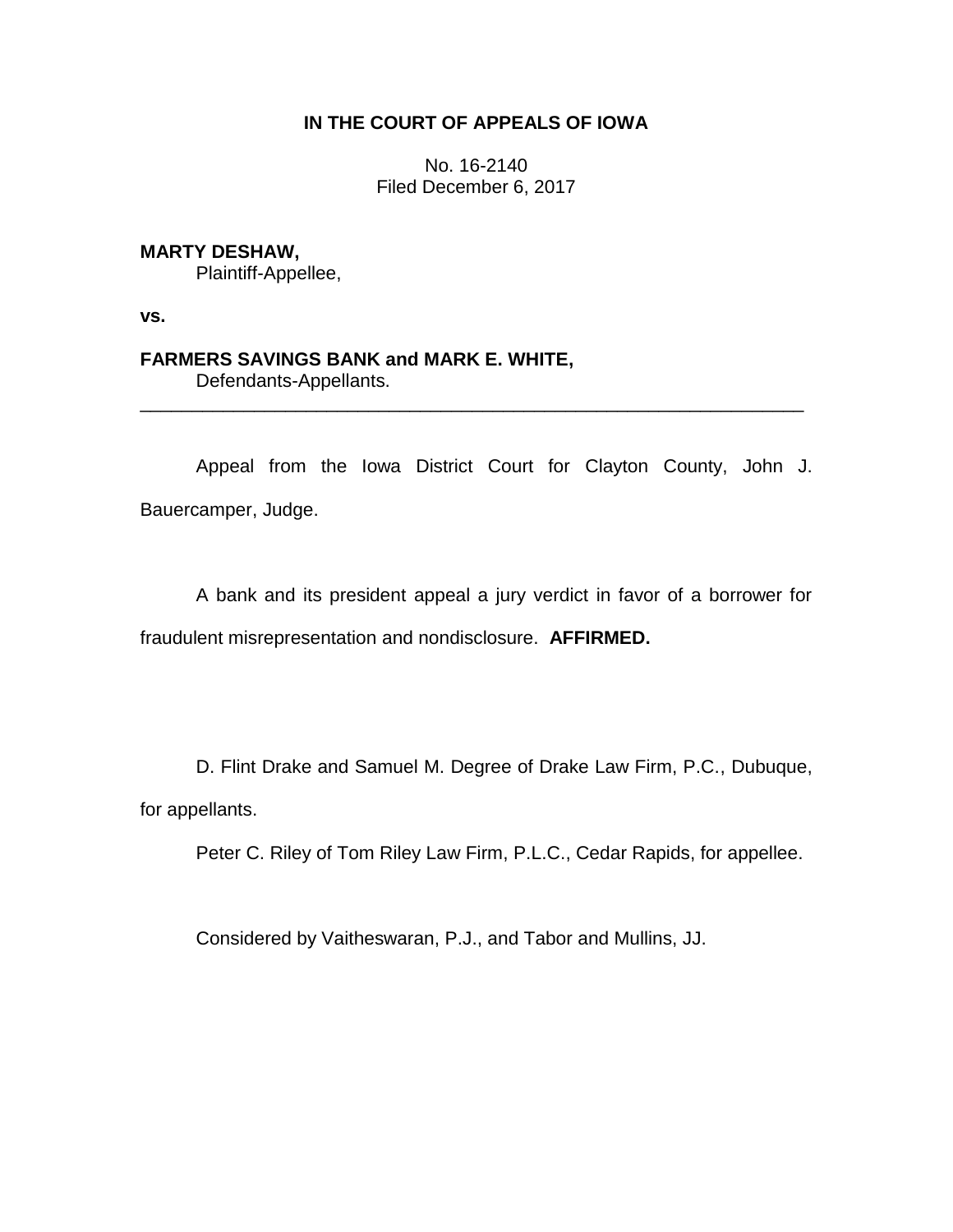### **TABOR, Judge.**

 $\overline{a}$ 

Farmers Savings Bank and its president, Mark White, appeal a jury verdict in favor of borrower Marty DeShaw in his action for fraudulent misrepresentation and nondisclosure. The jury decided White was complicit with bank customer Jeff Rohner<sup>1</sup> in deceiving DeShaw into mortgaging his home as security for a promissory note to cover Rohner's debt to the bank on his farmland. The bank asserted a claim against DeShaw on the balance due on the note, seeking to foreclose the mortgage. DeShaw denied the claim and successfully asserted the bank's fraud as a defense.

On appeal, White and the bank<sup>2</sup> pose three questions: (1) Did DeShaw prove Rohner's fraudulent intent? (2) Did DeShaw prove White knew of Rohner's fraudulent intent? and (3) Did DeShaw prove White fraudulently failed to disclose material information to induce DeShaw to enter the loan transaction in September 2011? Despite conflicting testimony about the circumstances of this transaction, it was within the jury's prerogative to credit DeShaw's version of events. We find substantial evidence supports the jury's verdict and affirm.

### **I. Facts and Prior Proceedings**

A detailed rendition of the facts is critical to addressing the issues on appeal. We start by introducing White, Rohner, and DeShaw.

For nearly three decades, White has served as president of Farmers Savings Bank, which started in Colesburg but expanded to several nearby

<sup>1</sup> The district court dismissed Rohner as a defendant after he provided notice of his May 2015 chapter 7 bankruptcy.

 $2$  Because the bank's liability depends on White's actions, our references to defendant White in this appeal also encompass the defendant bank.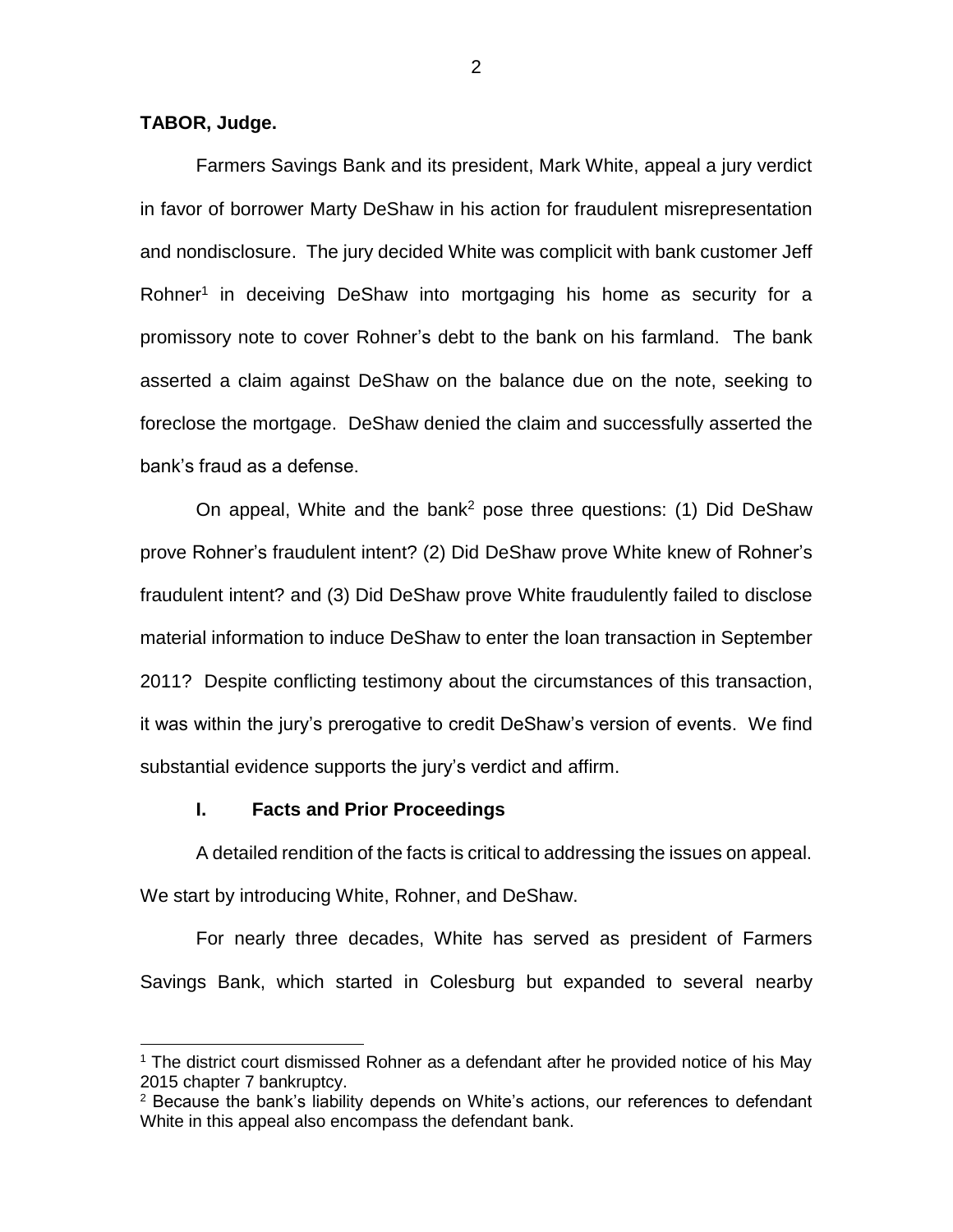communities in northeast Iowa. In White's words: "If you don't get bigger you get gobbled up." White graduated from Loras College with a degree in finance. He gained additional coursework in agricultural credit and commercial lending. White had a long-time banking relationship with Rohner, a local businessman.

Fifty-seven-year-old Rohner owned and operated Rohner Refrigeration, Plumbing, Heating and Air Conditioning, a fledgling enterprise. Rohner borrowed money for the new business from White in 2009. The bank also held the 2007 note and \$90,462 mortgage on the property at issue in this case—a fifty-two acre farm that was mostly recreational timber and generated an annual income of only \$2500. The farm was originally much larger, but Rohner sold parcels of tillable land to pay his debts to the bank and "was down to the last fifty-two acres." In addition to his farm debt, Rohner had a loan on his house and "a couple of commercial vehicle loans also on the HVAC business." Rohner "struggled" to make his quarterly payments on the farm in 2008 and 2009. Before the quarterly payments were due, White advanced Rohner two smaller loans—\$6500 on April 14, 2009, and \$9000 on March 15, 2010, which were secured by equity in the farm—noting Rohner needed "a little operating money" for his business. During his financial struggles, Rohner befriended DeShaw.

DeShaw attended high school with Rohner's son; they hunted and rode four wheelers in Rohner's timber. After high school, DeShaw worked in manufacturing before taking four years to care for his grandmother, who suffered from dementia. When she died, he returned to manufacturing work. When he started receiving unemployment in 2009, DeShaw worked as an unpaid intern for Rohner to learn the HVAC trade. DeShaw owned two houses. His residence on Colesburg Road

3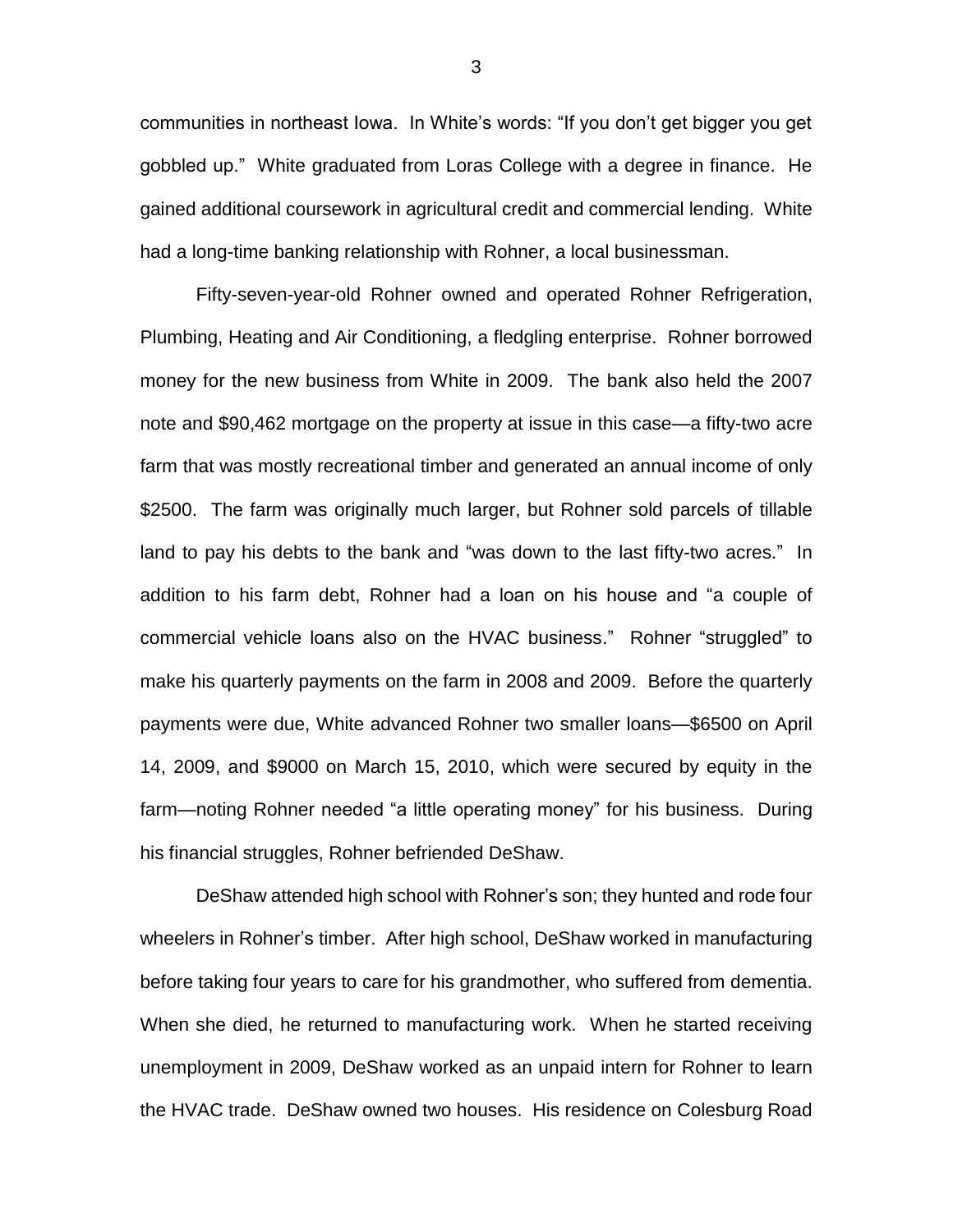was debt free; he paid his grandmother half the value and inherited the other half from her estate. DeShaw had lived there for seventeen years. DeShaw also rented out a house in Guttenberg purchased with a Fidelity Bank loan and mortgage.

**Delivery of Colesburg Road Abstract to White.** Key trial testimony focused on DeShaw's home on Colesburg Road. Witnesses offered the jury diametrically opposed reasons why DeShaw delivered the home's abstract to the bank in February 2011.

*White's testimony.* White characterized Rohner as "a chronic past due" customer. The banker's comment sheet memorialized Rohner's frequent requests for extensions on existing loans, as well as new, smaller loans to increase his cash flow. If any debtor was more than thirty days past due when the bank created its quarterly reports, the loan was dubbed "troubled debt." White explained, "[M]y board frowns on troubled debt."

In December 2010, White's patience with Rohner's debt level and payment struggles ran out. The banker urged Rohner to sell the last portion of his farm the timber. But Rohner replied: "This is a family farm. This is all I have left." Rohner proposed: "If I can find an investor to pay it down, if I find a plan, will you listen?" White agreed to listen.

According to White, during a January 8, 2011 meeting at the bank, Rohner and DeShaw presented him with a plan for DeShaw to invest in Rohner's farm.<sup>3</sup>

 $33$  DeShaw insisted he did not attend this meeting and first met White several months later in September 2011. In addition, the January 8 meeting was not listed on White's comment sheet concerning Rohner's loans. Neither did White start a comment sheet on DeShaw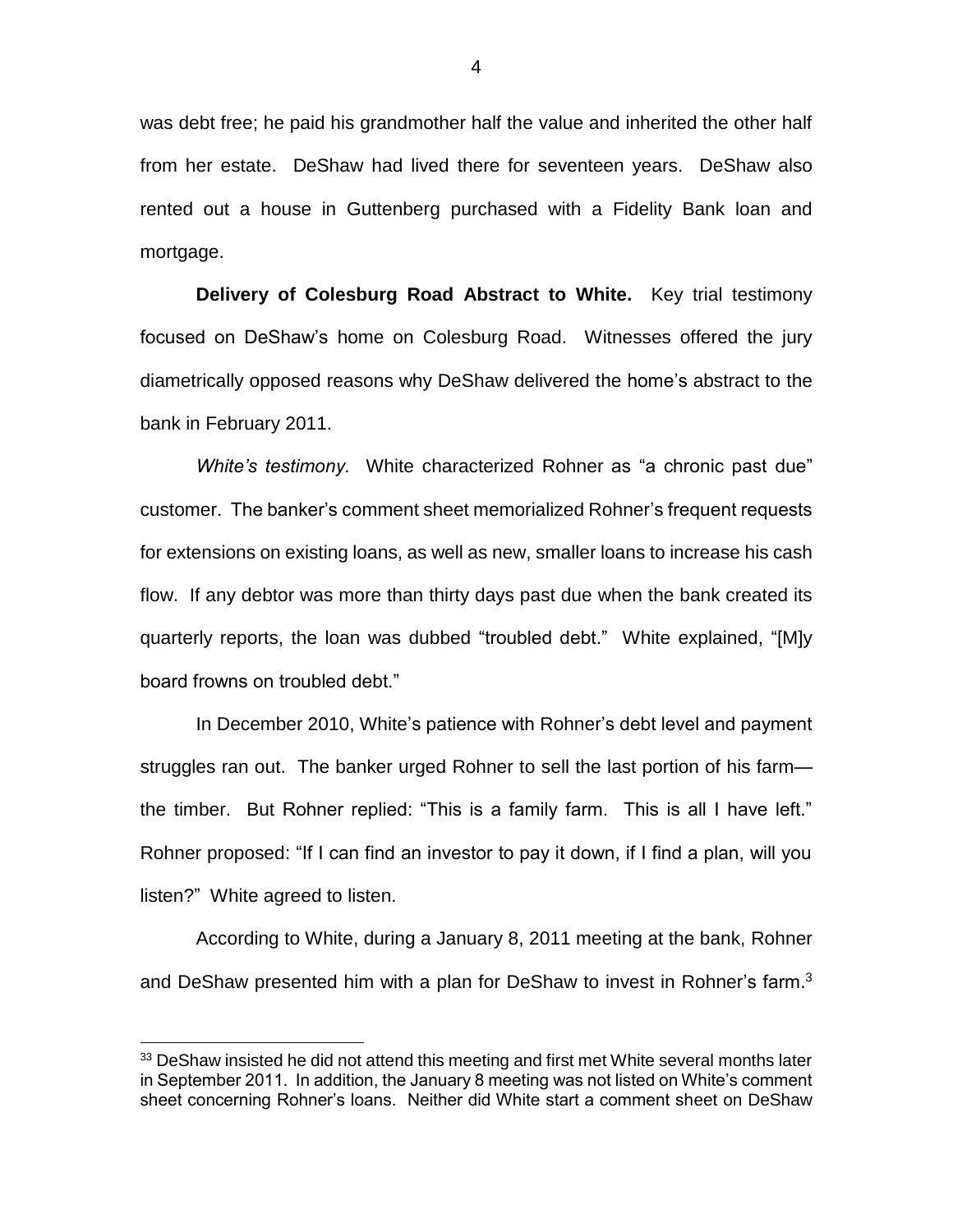White recalled that Rohner walked in, introduced DeShaw as his employee, and reminded White of his agreement to listen if Rohner found an investor. White said Rohner convinced DeShaw the farm was worth between \$175,000 and \$200,000 and the bank was not being fair to Rohner in seeking a deed for \$130,000. Rohner proposed the farm be sold for \$160,000, that DeShaw "would come up with \$80,000" and pay Rohner's \$130,000 obligation down to \$50,000, then Rohner would reimburse that \$50,000 to the bank in monthly payments over twenty years.

White thought Rohner's proposal was workable and asked DeShaw if he had \$80,000. DeShaw replied he did not, so White allegedly told DeShaw, "I need the financial application. I need to know what I'm working with." White helped DeShaw fill out a loan application by asking him questions about his assets and liabilities and recording his answers on the form. After DeShaw approved White's compilation of his assets and liabilities on the loan application, White dated it January 8, 2011, and DeShaw signed it.

White told DeShaw he could have the same deal as Rohner: "[Rohner] borrows 50, you borrow 50, you have to cough up \$30,000." White also told DeShaw, he wanted a first mortgage on the Colesburg house and a second mortgage on the Guttenberg house "so I have enough collateral." According to White's testimony, DeShaw agreed to "the first but I won't give you a second. If this doesn't work out, I am not going to be homeless." White understood DeShaw

on January 8. White testified, because he made no loans on January 8 to DeShaw, he wouldn't have started a loan file. As to Rohner's comment sheet, White testified: "I'm much more diligent when I have an issue . . . again, not enough hours in my day . . . . I have been chastised about this by management because I'm not good at comments."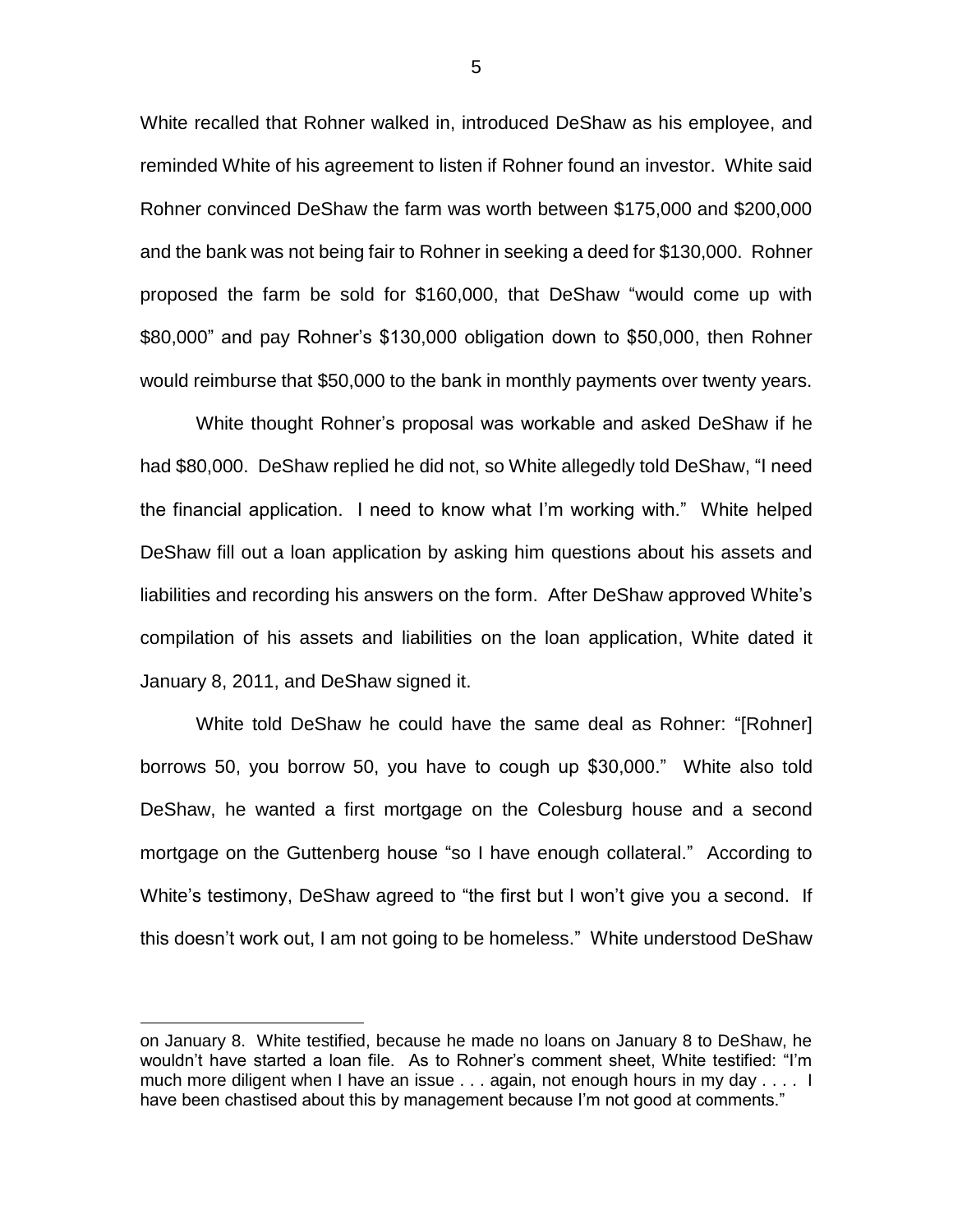would give him a mortgage on his Colesburg Road house and would deliver that abstract to the bank, which DeShaw did in February 2011.

White claimed as the meeting continued, he "went to the assessor's card" to see what the Colesburg Road property was worth, which was \$57,000.<sup>4</sup> White allegedly told DeShaw that the Colesburg Road property "has got to appraise for at least \$50,000, or this deal isn't going to go through." White required Rohner's proposal be reduced to writing and volunteered the name of an attorney, Kim Lange, who could "put the contract together for the sale between the two of you." According to White, Rohner and DeShaw agreed, and White contacted Lange.

White pulled DeShaw's credit report at 11:05 a.m., January 8, 2011, learning he had a good score. White believed he ran it "immediately following the meeting." White told the jury, "I have to have an application, either verbal or in writing, to pull a credit report," but "it's best to have a written application."

*DeShaw's testimony.* DeShaw aspired to run his own HVAC company. His sister and cousin testified DeShaw learned in 2010 that such a business might be for sale in Elkader. DeShaw testified Rohner said he talked to White about loaning DeShaw money to buy the Elkader business and White indicated his willingness to do so if DeShaw had collateral.<sup>5</sup> From that conversation with Rohner, DeShaw understood he should deliver an abstract to the bank. DeShaw discussed purchasing the HVAC business with Rohner because DeShaw did not have the necessary licenses to operate the business and Rohner did. DeShaw proposed

<sup>&</sup>lt;sup>4</sup> The loan application White said he helped DeShaw complete at this meeting valued the Colesburg Road house at \$100,000.

<sup>&</sup>lt;sup>5</sup> At trial, Rohner denied discussing the Elkader business with DeShaw. White similarly testified to having no knowledge of DeShaw's interest in the Elkader purchase.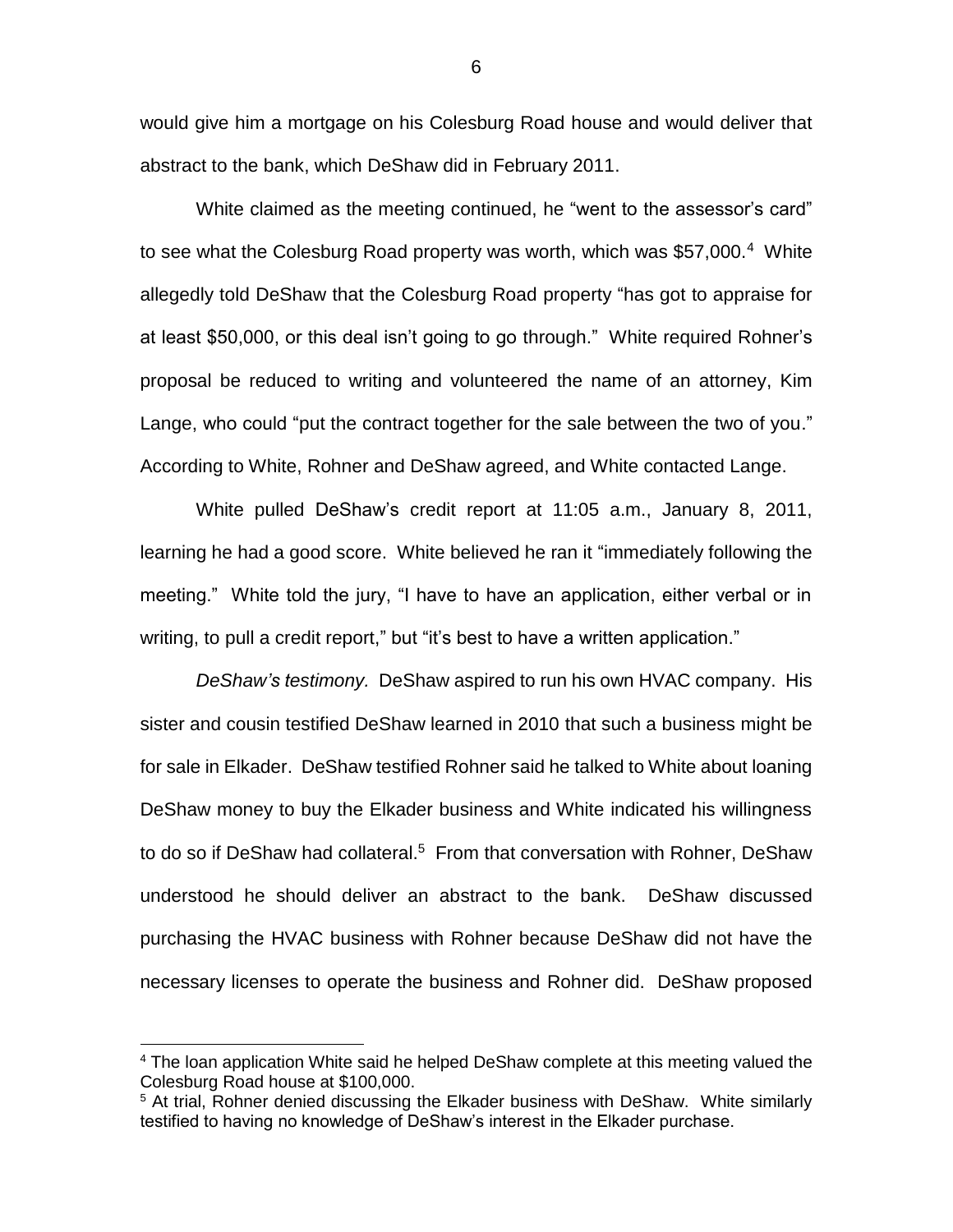buying the Elkader business and combining it "with Rohner Refrigeration and operat[ing] under his license."

In early February 2011, DeShaw dropped off the abstract for his Colesburg Road home at the Elkport/Garber bank branch to obtain a loan to buy the Elkader HVAC business. DeShaw entered the bank and told a teller, "Mark White is expecting this." DeShaw did not discuss buying an interest in Rohner's farm with the teller. White did not work in that branch and was not present.

DeShaw also testified Rohner "had periodically discussed" DeShaw buying a half interest in Rohner's farm "and that is when *they* come up with the contract for me purchasing half, where \$30,000 would come out of my Guttenberg [rental] house." (Emphasis added.) DeShaw was willing to provide a mortgage on his Guttenberg rental to purchase half of the farm but was not sure when he actually saw the sale contract—Rohner "didn't bring it out then. He waited. I don't know why." It is undisputed attorney Lange prepared the real estate contract and faxed it to White on February 11, 2011.<sup>6</sup>

**Title Issue on Colesburg Road Abstract.** White also asked Lange to provide a title opinion on DeShaw's Colesburg Road property. On February 24, 2011, her preliminary opinion stated "marketable title" was vested in DeShaw "by

<sup>6</sup> The contract provided DeShaw would pay \$80,000 and \$30,000 "has been paid." DeShaw was to make annual payments of \$4800 at 7% interest on the \$50,000 balance. As to who employed Lange to draft this contract, Rohner testified:

Q. Did attorney Kim Lange ever represent you? A. She may have. I guess I'm not—I don't remember.

Q. Was she your lawyer to prepare a contract between you and Mr. DeShaw [sometime in February 2011]? A. After our deposition last time, I kind of remembered something like that.

Q. At the time of your deposition, you said that she wasn't your lawyer when she prepared that contract; right? A. Correct.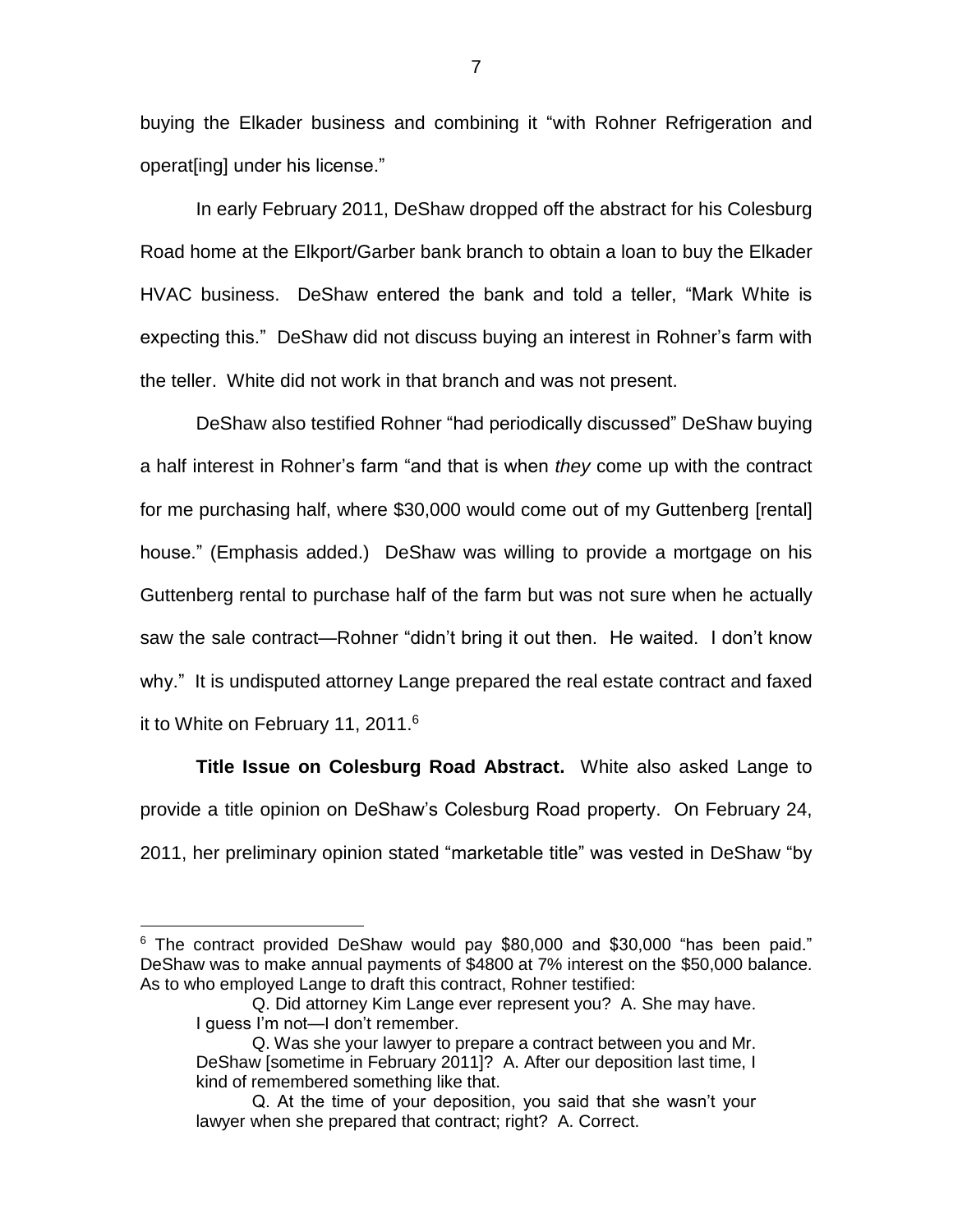virtue of a warranty deed dated April 22, 1998" and by virtue of the joint tenant's death as proven by the July 24, 2007 filing from the estate of DeShaw's grandmother. To provide clear title, Lange required White to "[o]btain an affidavit of the surviving joint tenant prior to closing."

DeShaw did not know Lange before February 24 and asserted he had not told White the bank "could have a lien or a mortgage on [his] Colesburg house in connection with buying an interest in [Rohner's] farm." Rohner disagreed, stating DeShaw knew he would have a mortgage on his Colesburg Road house.

**DeShaw Loan in March 2011.** As with the reasons for DeShaw's delivery of the Colesburg Road abstract to the bank, the jury heard diametrically opposed testimony on why DeShaw obtained a small loan in March 2011.

*White's testimony*. On March 4, 2011, White ran a second credit report on DeShaw, again observing a "very good" score. This report contained a "loan application date" of March 30, 2011, even though White testified to a conversation with Rohner two weeks earlier. On cross-examination, White stated: "Why we ran it in early March, I'm not sure." "I had to have it thirty days prior to making the loan" to DeShaw.

In mid-March, White pressured Rohner to pay before the upcoming quarterly report: "[I]f you don't have it, we're done and I'm foreclosing." Rohner said he would talk to DeShaw. White recalled hearing back from DeShaw, who confirmed he wanted to continue with the farm deal. White said he told DeShaw he needed "a payment by March 30th" or the bank would be "forcing the issue." "So [DeShaw] walked in on March 30th, signed a note for \$3500, and took care of the problem." Rohner's debt for the farm remained at \$130,000, and because it

8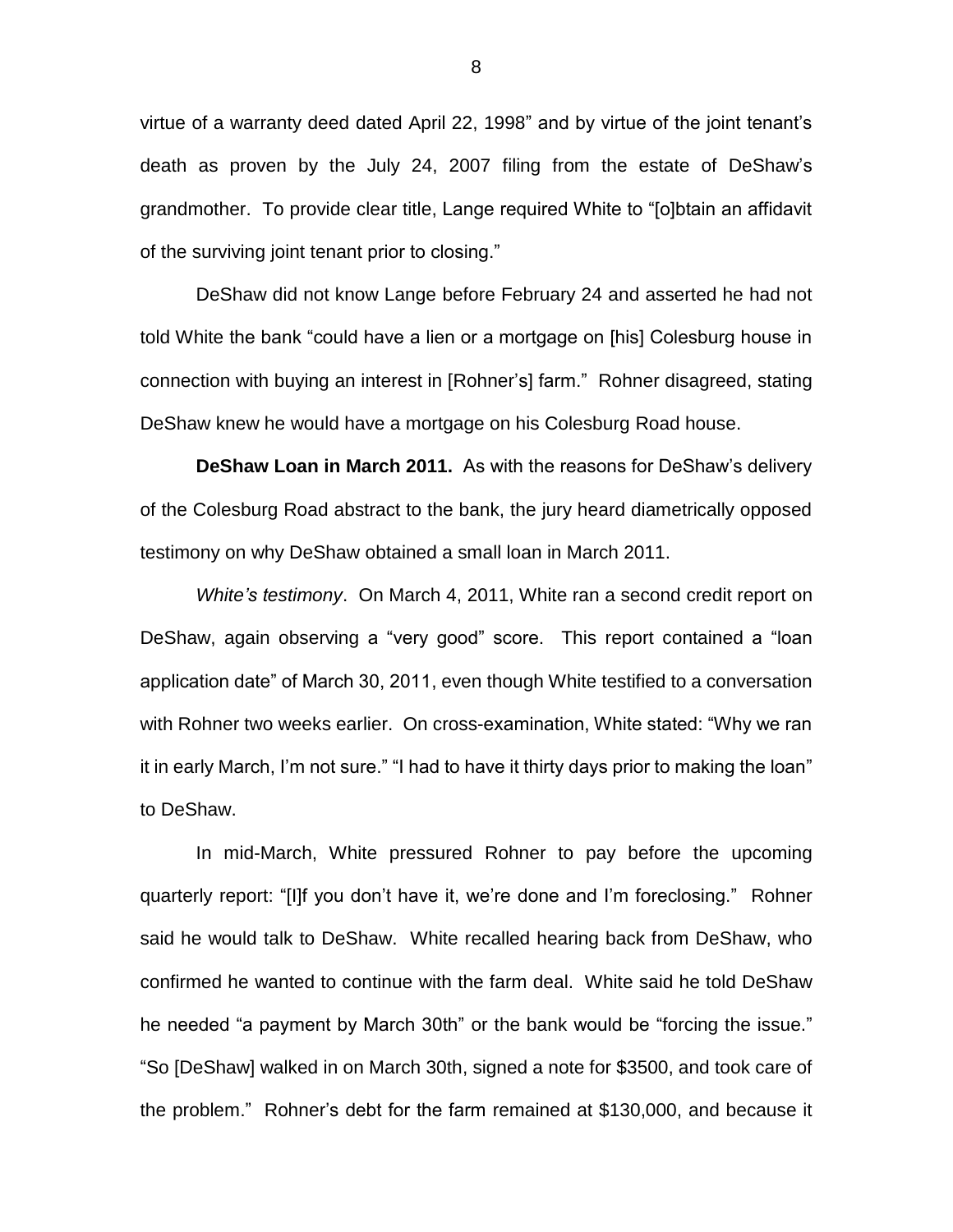was worth at least \$160,000, White believed it was "still a good deal for them." White claimed DeShaw took out the loan in March 2011 "to hold the status quo" on the farm so he could still do the \$80,000 deal. White first entered a comment on DeShaw's loan sheet on March 30, 2011.

But White's testimony was at odds with his March 30, 2011 comment sheet

placed in Rohner's loan file:

[Rohner] just can't afford the debt on the farm and must sell. [Rohner] has found a buyer (Marty DeShaw), but can't sell until judgments are cleared up. They had it worked out that [DeShaw] would buy on contract, but with the huge medical judgments, can't. At this point we are stepping in. Asked if [Rohner] would give us a deed in lieu and he said yes if we sell to [DeShaw]. We said that is agreeable as long as [DeShaw] is the highest bidder. [DeShaw] is willing to pay a minimum of \$140,000 and will probably go to \$150,000. He has two properties clear or almost clear for the down payment. Proceeding with attorney John Freund to get [the farm] into [the bank's] name.

White testified, despite his comments, he did not have "absolute certainty"

judgment liens existed against the farm. At trial, White asserted he did not know

the February 2011 sales contract was not feasible until the abstracting company's

May 2011 lien search. But on cross-examination White admitted:

Q. And the comment sheets are things that you keep as a part of the recordkeeping that the regulatory authorities and bank examiners will look at when they come in and evaluate your loan portfolio; correct? A. Yes.

Q. And so you try to be as accurate as possible when you make comments in the comment sheet; correct? A. [Rohner] told us that they are out there, and we were hoping they weren't, but—

Q. Is there anything in your entry . . . that says anything about possible or potential judgments? A. No.

Rohner's testimony also casts doubt on White's asserted belief the

February 2011 contract was viable when DeShaw took out the March 2011 loan.

Rohner testified, before the bank's May 2011 lien search, he knew he had been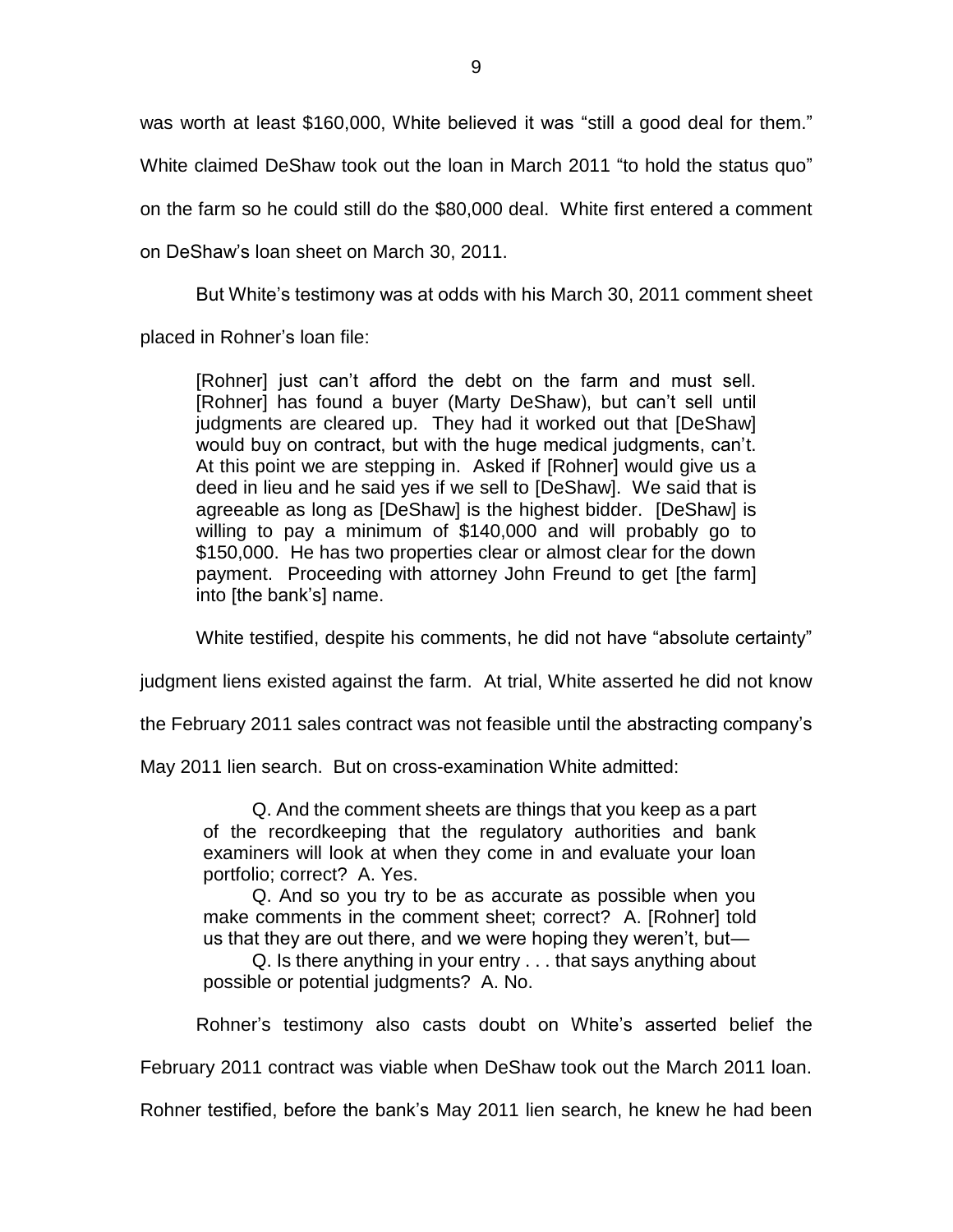sued and that *judgments* had been entered against the farm for medical bills,

attorney fees, and unpaid business bills.

White claimed he knew the Colesburg Road property was free and clear

based on (1) Lange's preliminary title opinion and (2) DeShaw's January 8, 2011

loan application. But White's evasive responses when asked about his March

2011 characterization of the Guttenberg rental property as "almost clear" bolsters

DeShaw's claim he signed the loan application at the same time he signed the loan

documents—September 2011 and not January 2011:

Q. You're saying your state of mind was the Guttenberg house was almost free and clear; correct? A. There was debt against it. [DeShaw] had already told me that he will not give me that house.

Q. Your words were, "He has two properties clear or almost clear for the down payment." That's what you wrote in the comment sheet that the regulators look at; right? A. Yeah, but he wasn't going to give me both of them.

Q. Do you consider a \$45,000 mortgage on an \$80,000 property almost clear? Really? A. He wasn't going to give it to me anyhow. [DeShaw] had already made it very clear. He didn't give me the abstract. I was not going to get that [Guttenberg] house.

Q. My question is: Do you want the jury to believe that you think a \$45,000 mortgage on an \$80,000 property is almost clear? It's a yes or no question, sir. A. It's an opinion.

Further, White hedged in his testimony concerning the signing date of the

loan application:

[Deshaw] testified that at some point he gave me this information. This was recognizable to him . . . . My recollection is, I'm 99% sure, he signed it in January [2011]. [DeShaw]'s recollection is he signed it in September [2011]. Banking law requires that I have a signed application at time of closing. So whether he signed it in January or he signed it in September at that closing, it really makes no difference .... The big thing is it had to be signed prior to the closing [of DeShaw's loan for \$152,800] in September [2011].

*DeShaw's testimony*. DeShaw testified to a different path leading up to his

March 2011 loan for \$3500. Rohner told DeShaw he was waiting for earnings from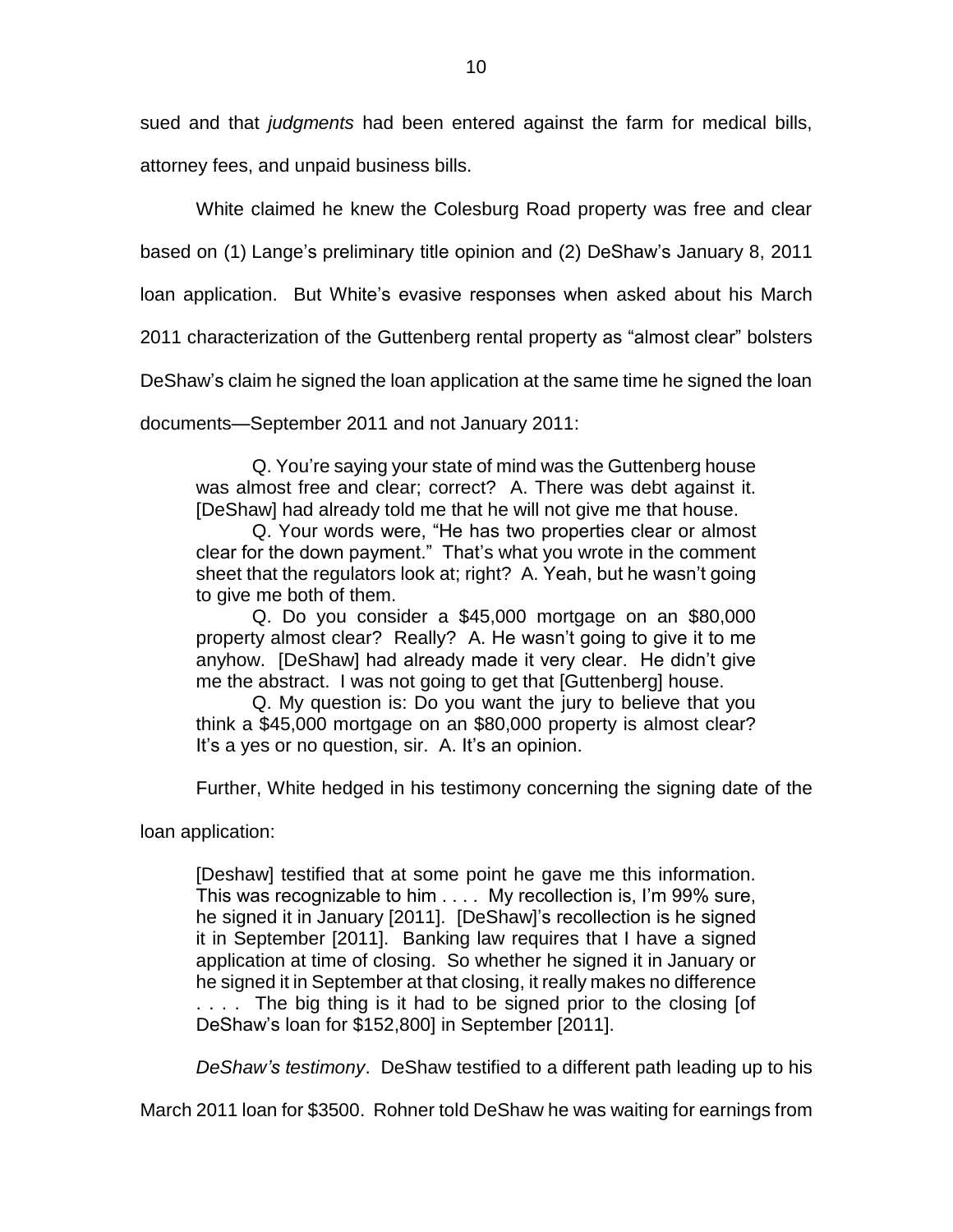a job and "had to pay up the interest on his loans, and that if I borrowed the money, [Rohner] would pay me back right away." DeShaw agreed to help, and on March 30, signed a three-month personal note with the bank. DeShaw believed, "within a matter of a month or two," Rohner had repaid this loan. But the bank's records show otherwise.

*March 2011 loan documents.* Although DeShaw did not receive the loan proceeds, the bank's "disbursement request and authorization form" stated the note's proceeds were paid directly to him. A related bank debit, dated March 28, 2011—two days before DeShaw signed the note—showed a \$3473.00 transfer from DeShaw's account was applied to two different loans. A handwritten note on the debit states: "The money was paid on interest on both of Jeff Rohner's loans." But the application of the loan's proceeds to Rohner's loans is not listed on DeShaw's comment sheet. White's notes on Rohner's comment sheet stated the bank agreed to give Rohner "one more extension." White testified "the two [Rohner loans] that [DeShaw] took care of were the larger loans." On cross-examination, White admitted the loan's \$1974.20 in closing costs assigned to DeShaw included \$50 charged by attorney Lange to prepare the February 2011 sales contract for \$80,000 that White asked her to draft.

The bank processed the debit on March 30, the same day DeShaw signed the note. But White had already extended Rohner's loans on March 28, 2011, "to allow more time for this farm transaction to work itself out." On cross-examination, White blamed the bank's computer systems for the differing dates on the documents, stating he "had to backdate" so Rohner's loans would not be listed as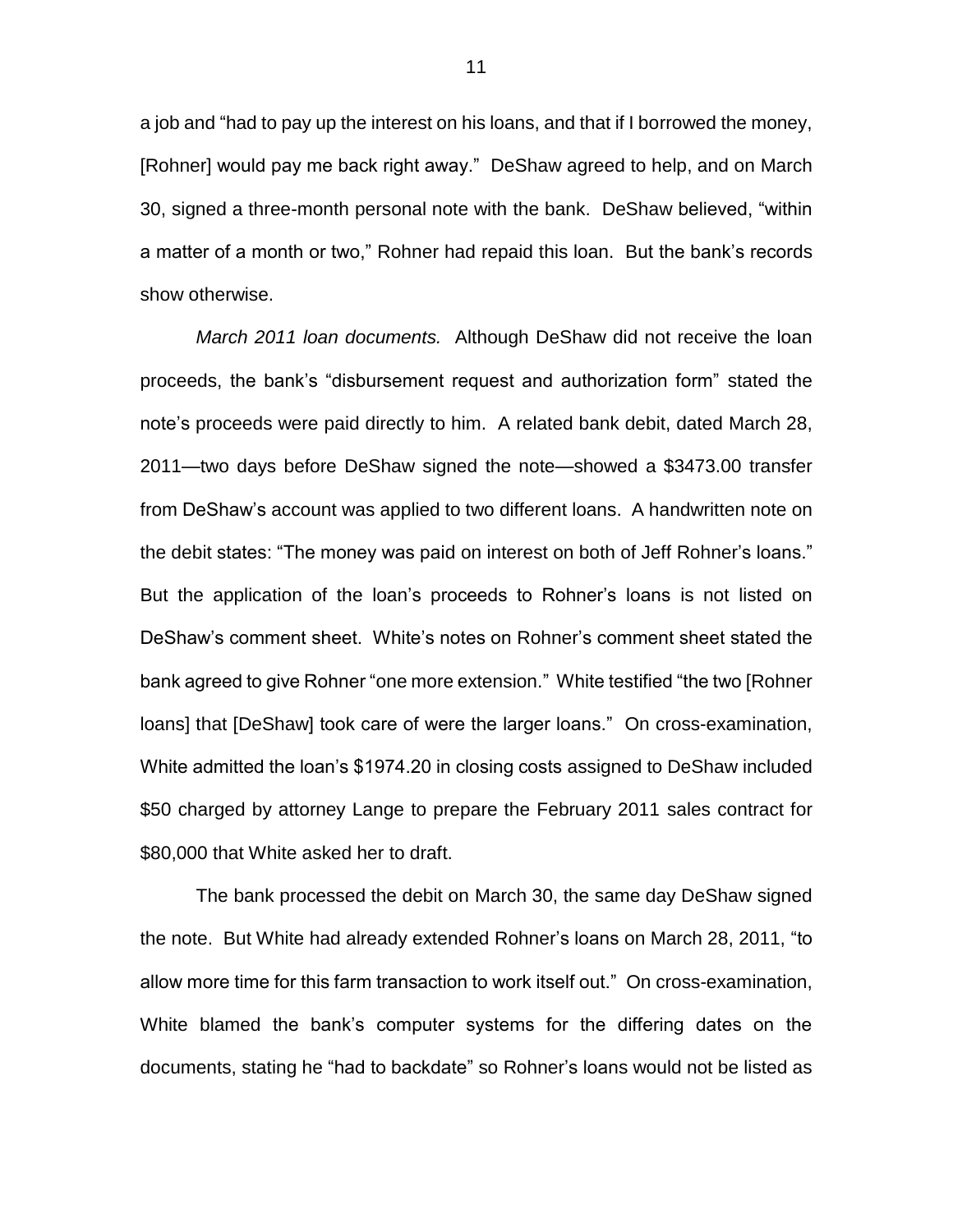"bad debt" in the March quarterly report<sup>7</sup> and the bank gained no advantage in using the differing dates. But White's explanation shows his willingness to backdate official bank documents.

**White's Lien Search on the Farm.** White requested a formal lien search on the farm. On May 13, 2011, the report showed the farm was subject to four creditors' judgments of about \$25,000 and to unpaid real estate taxes. White claimed he did the lien search to protect DeShaw, who would have assumed Rohner's liens under the February 2011 contract for \$80,000. White claimed he then "advised [DeShaw] against buying or entering into the [February 2011] contract agreement" because the lien search "pretty much throws [the February 2011 contract] out."<sup>8</sup> White also "talked to [Rohner] and said [the contract for \$80,000] is not going to work. We have to have a deed in lieu of foreclosure." White did not note these discussions on the loan comment sheets for either Rohner or DeShaw. On cross-examination, White admitted that one purpose for the lien search was to provide the bank's attorney, Freund, with the report so he would know who to serve with the voluntary-foreclosure documents.

White claimed DeShaw "still felt, 130, 140, 150, is still a good deal for him. So they told me to proceed on, we were going to do a deed in lieu, the bank would own it, the bank would sell" the farm to DeShaw. The "big thing" for White was

 $7$  Rohner's status as a nonpaying debtor continued the next month. On April 5, 2011, the bank sent him a letter about his delinquent loan for the purchase of a vehicle and trailer. When Rohner did not respond, White's April 29 letter told him to pay or make satisfactory arrangements within twenty-one days or the bank would "commence collection action." <sup>8</sup> DeShaw denied having such discussions with White.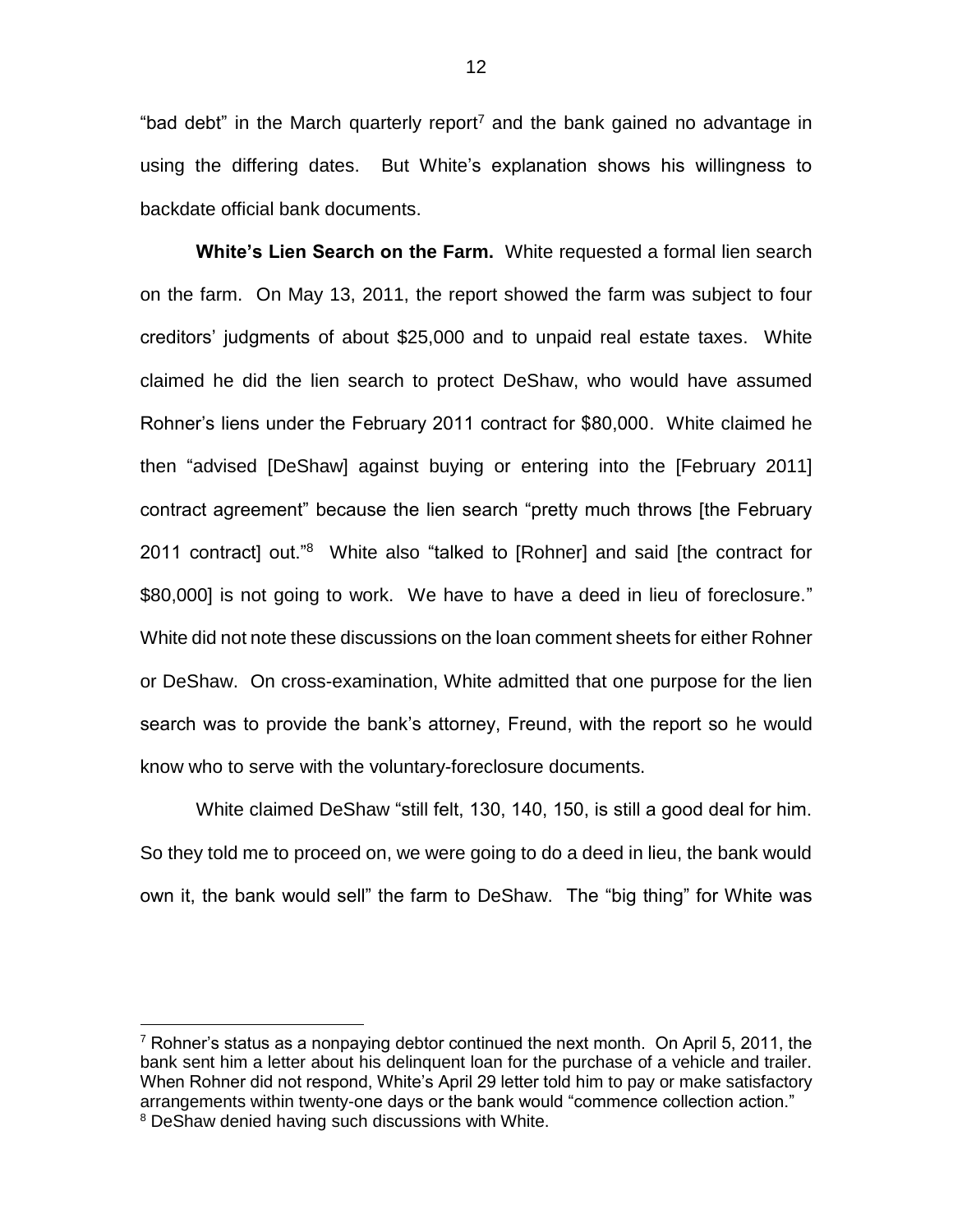getting the farm in the bank's name so White "could control the destiny, whether I call a realtor or I work something out" with DeShaw.

DeShaw did not see White's lien report but found out about the farm's liens "sometime in the spring of 2011" and was no longer interested in a contract to purchase for \$80,000. DeShaw knew if he bought part of the farm, "the judgments would still be on the property, and they would affect me." According to DeShaw, when the \$80,000 contract was dropped, Rohner then approached him with a "solution that would allow [Rohner] to get around" the judgment liens.

DeShaw testified:

[Rohner] said *he had discussed it with Mark White, and they came up with the idea* of [Rohner] to sign in lieu of foreclosure note, the bank would take it back, and that would dismiss any judgments against it. Then I would buy it out. It would be in my name no more than three months. [Rohner] would file bankruptcy and take it back [free and clear].

(Emphasis added.) DeShaw discussed this plan only with Rohner, not with White or anyone else at the bank. Rohner, who had taken bankruptcy and had executed a reaffirmation agreement with the bank in the past, understood if he gave the property back to the bank, "took bankruptcy, those judgments would be extinguished if [he] then took the property back." According to Rohner, before his voluntary foreclosure in May 2011, he had "some discussions" with DeShaw about "buying the farm or an interest in the farm." But he and DeShaw had "a lot of discussion about it after [Rohner] signed the voluntary foreclosure."

At this point, DeShaw was still considering buying the HVAC business, but when he broached the subject with Rohner, he "would talk me out of it again, and we would just go back and forth on it." DeShaw ultimately decided he was willing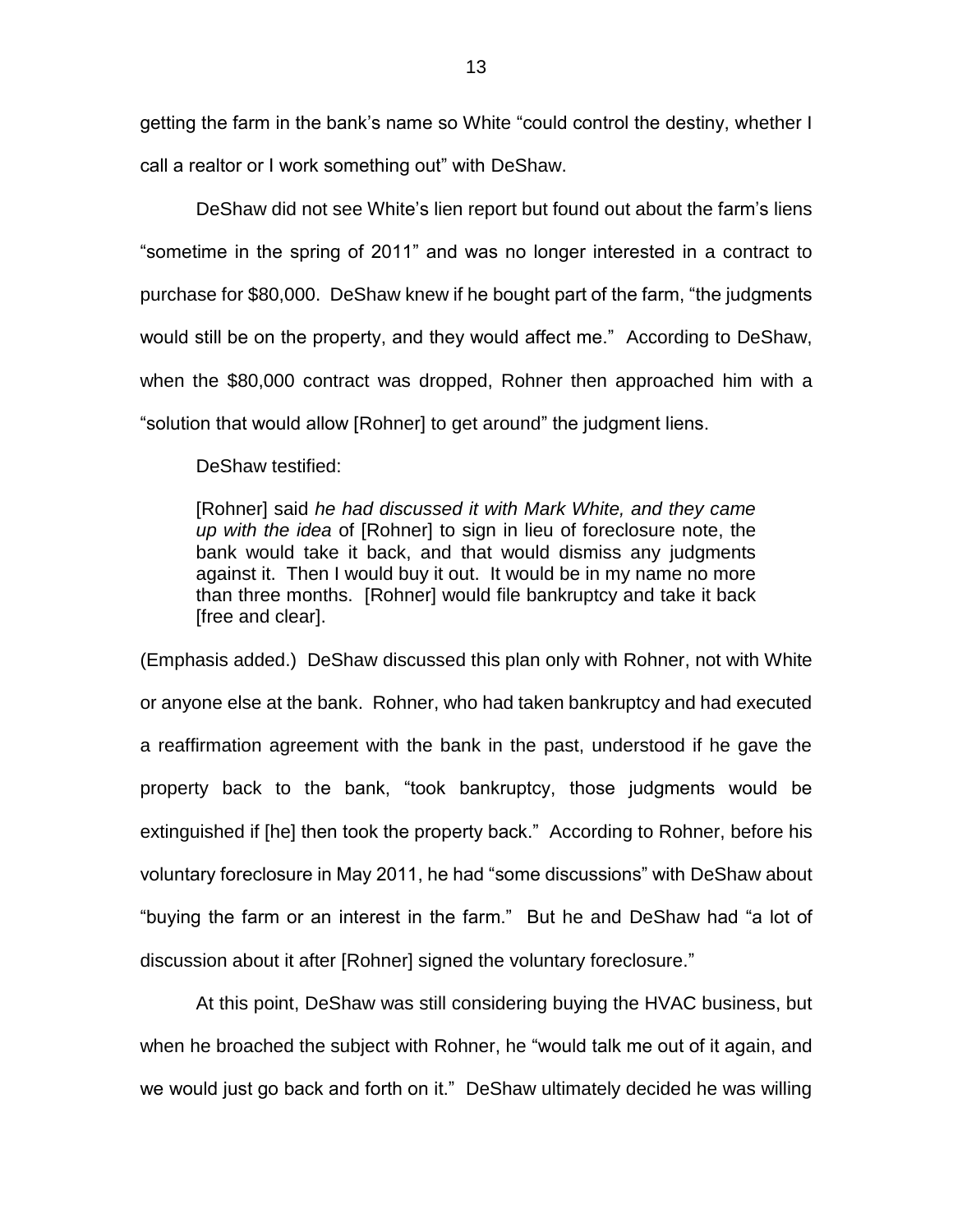to help Rohner and take temporary title to the farm because he "felt sorry for him. It was in his family . . . it was breaking his heart" and "he wanted to keep it. And it was financially beyond me to buy and keep. And [Rohner] found a way where he could clear his debts, and he would take it back." DeShaw was not aware Rohner had filed for bankruptcy twice before 2011.

**Rohner's Voluntary Foreclosure—May 2011.** White explained the steps he took for the voluntary foreclosure as "we identify the debt against the farm and debt against the house and debt against the commercial business. I sent all the paperwork to attorney Freund" and "gave instructions" to get the farm out of Rohner's name and extinguish the judgment liens.<sup>9</sup> On May 23, 2011, Rohner executed a deed and agreement of voluntary foreclosure in favor of the bank. Rohner knew his debt secured by the farm was paid off, the judgment liens were extinguished, and his unsatisfied debt was \$115,100. In sum, Rohner extinguished around \$119,800 of his \$234,937 debt with the bank.

On June 1, 2011, attorney Freund, on behalf of the bank, served notices on the four lienholders by certified mail. *See* Iowa Code § 654.18(3) (2011) (giving lienholders thirty days to redeem). Also on June 1, White wrote on Rohner's comment sheet: "Notices sent, would like to close [with DeShaw] in June but the thirty days won't be up, will have resolved by early July, hoping."

**Bank Owns the Farm.** When the lienholders took no action, the bank recorded its deed and the voluntary foreclosure agreement on June 23, 2011. But the sale to DeShaw did not close in early July. White needed to have the property

<sup>&</sup>lt;sup>9</sup> White explained the creditors would still have judgments against Rohner but not a lien on the farm property.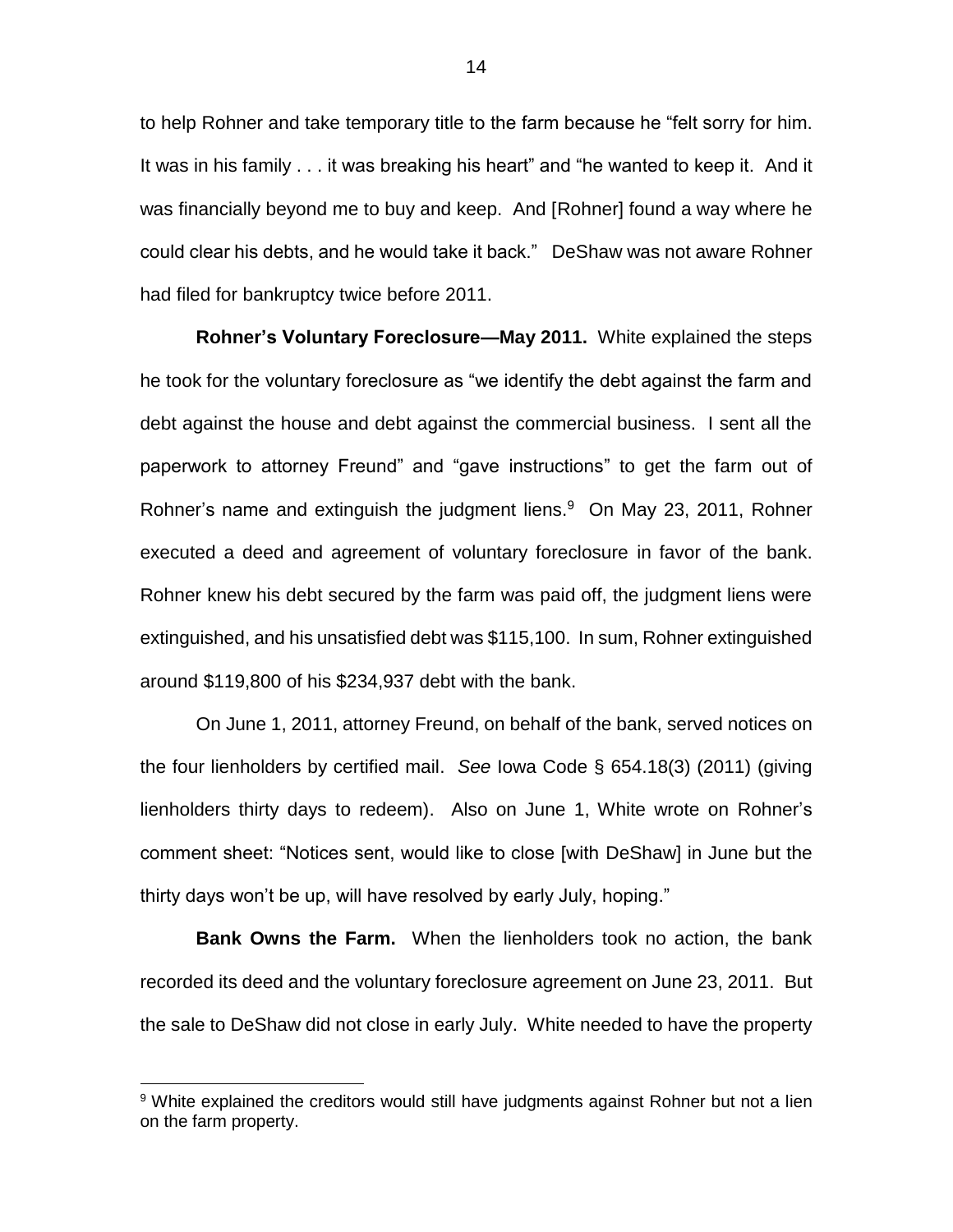appraised and also needed to clear up the title issue. White continued discussions with DeShaw and asserted whether to go forward was up to DeShaw. "I wanted 130 out of it, whether [DeShaw] took it over or I sold it to someone else. I didn't really care."

DeShaw acknowledges he had phone conversations with White before closing his September 2011 loan with the bank. But DeShaw claims he told White he was "not willing to give a mortgage" on the Colesburg Road property in connection with the farm deal. At trial, DeShaw explained why he was willing to provide a mortgage on his home to further his purchase of the Elkader HVAC business but not for a loan on the farm: "Because the business would be for myself, and dealing with someone else, just on the faith that they were going to make the payments, I was not willing to put the only house I had free and clear up for collateral."

*Appraisals*. White explained: "If you're taking a mortgage, you have to have an appraisal." On July 1, 2011, White ordered an appraisal on the Colesburg Road home, telling the appraiser DeShaw was "refinancing (down payment loan)" and the valuation would be used for a mortgage. On the same date, White ordered an appraisal of the farm, stating DeShaw was purchasing the farm for \$150,000 but "there is no purchase agreement at this time."

At the end of August 2011, the completed appraisals valued the Colesburg Road home at \$82,000 and valued "the market cash value of the [timber] being purchased by Marty DeShaw" at \$153,737. White then proceeded on the loan, "[w]e ordered the deed packages and eventually prepared the closing docs for the loans in September." On behalf of the bank, White signed and notarized a deed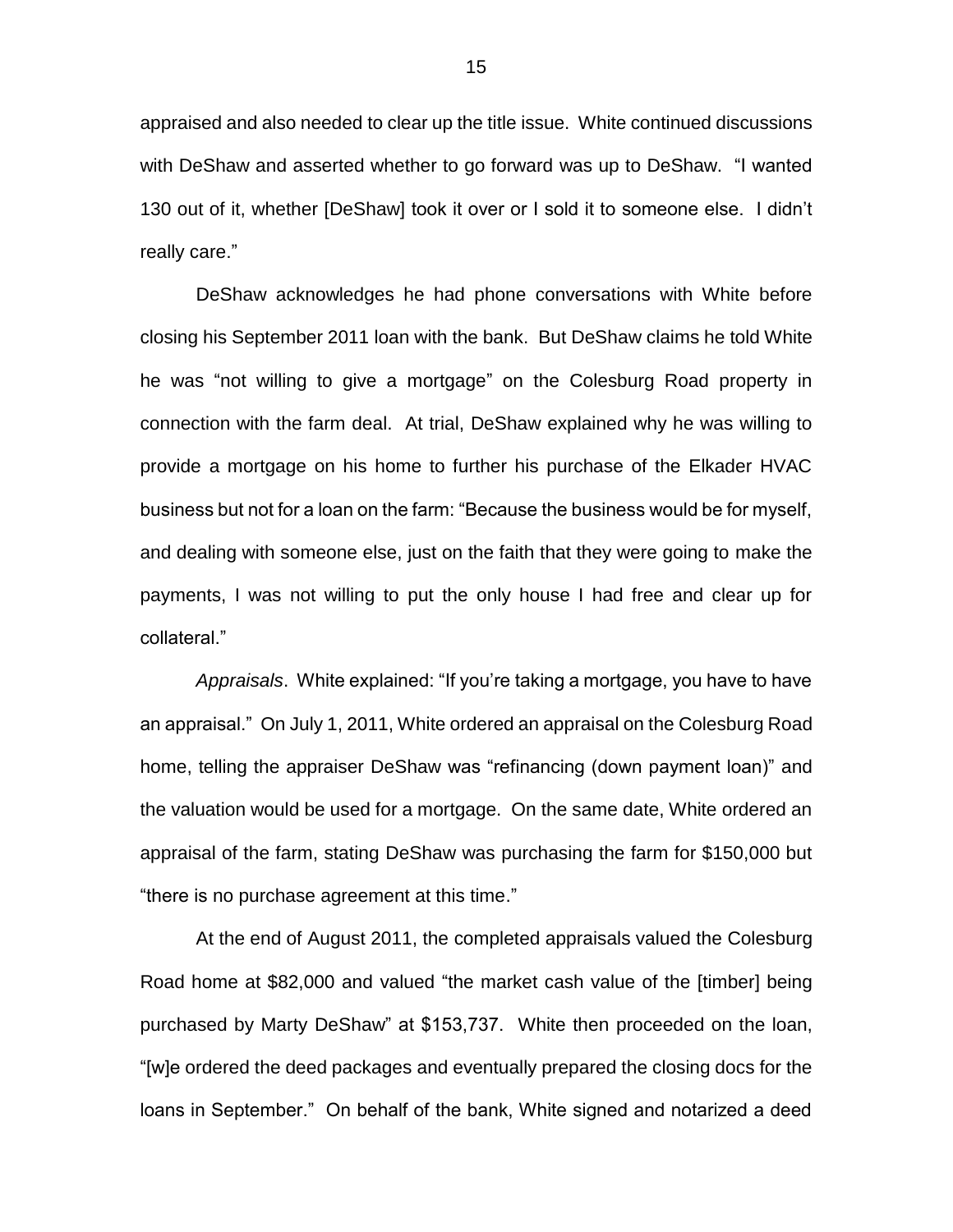transferring the farm from the bank to DeShaw on September 11, nine days before the transaction closed. White explained he probably received the deed package on September 11 and "just took care of business and signed it." White told the jury the loan closing was delayed due to Lange's title objection.

*Title Objection*. White testified he asked DeShaw for help in clearing title to the Colesburg Road house and DeShaw then "talked to his attorneys," who emailed or faxed an affidavit to White. White then "forwarded it on" to Lange, and Lange cleared title on the afternoon of September 19, 2011.

But on cross-examination, White admitted: (1) the document he presented as a newly prepared affidavit was a December 2008 affidavit from DeShaw's sister, not DeShaw; (2) this 2008 affidavit would have been in the abstract before Lange's February 2011 *preliminary* title opinion; and (3) Lange cleared title to the Colesburg Road house based on her examination of the 2007 "Report and Inventory" of the estate recorded in the county clerk's office. Also on cross-examination, DeShaw's counsel pointed out Lange's original requirement asked White to obtain an affidavit of the surviving joint tenant before closing. White responded he had "no idea" who that would be and was evasive when questioned about the estate inventory:

Q. Do you see . . . who is the co-tenant, co-owner with [the grandmother] on this house? A. It says Marty DeShaw.

Q. Would you agree that Marty DeShaw is the joint tenant that Miss Lange is saying you need affidavit from [to clear title]? A. Again, I'm not an attorney . . . . I mean, that's why banks get title opinions, so attorneys can tell us, and when she told me we we're good to go [in her September 19, 2011 e-mail], I assume she reviewed all of these documents . . . .

A. Okay. According to the documents, yeah, [DeShaw] was co-tenant.

. . . .

Q. And what Kim Lange is saying is obtain an affidavit of surviving joint tenant prior to closing. That means get an affidavit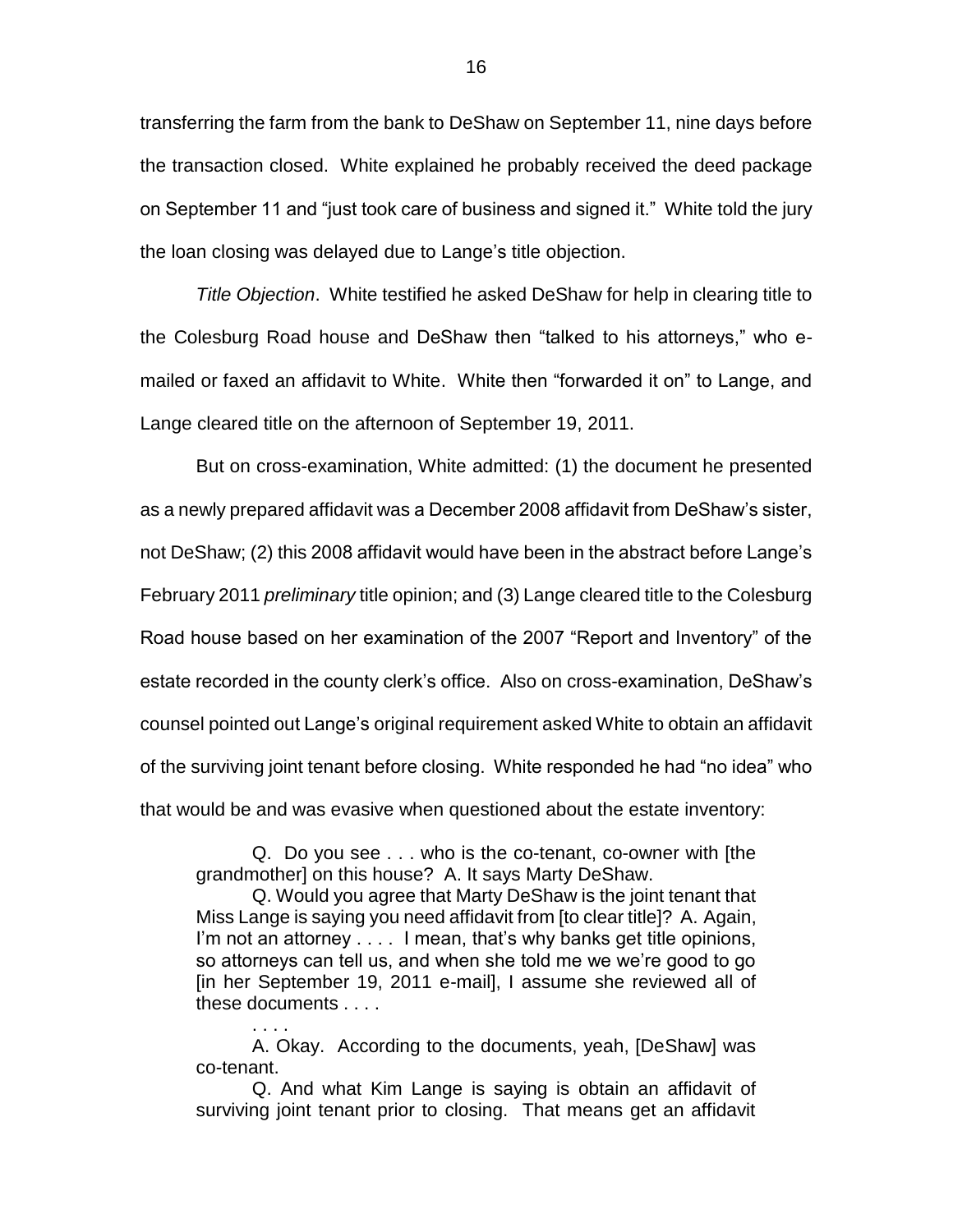from Marty DeShaw; right? A. Again, I'm not an attorney . . . . You're asking me to make an opinion of law . . . .

Q. All right. And you didn't get an affidavit from the co-tenant, Mr. DeShaw, did you? A. I sent it to an attorney . . . .

**DeShaw's September 2011 Loans.** DeShaw testified he first met White on September 20, 2011, while signing the loan documents to temporarily purchase the farm from the bank. DeShaw also gave White the information to fill out the loan application.<sup>10</sup> DeShaw's signature is his only contribution to the loan application, and DeShaw does not dispute he signed it.<sup>11</sup>

According to DeShaw, on September 20, he and Rohner were working on

a heating job near Colesburg, DeShaw still as an unpaid intern. Rohner was

driving and "out of the blue" said to DeShaw, "Let's swing by the bank, and you

can sign the papers on that loan." DeShaw described what happened in the five

to ten minutes he and Rohner met with White at his Colesburg office:

[W]e walked in. [Rohner] said, "I have Marty [DeShaw] here to sign the papers." [White] had them all ready on his desk. And I was just told to sign here, sign here. I signed everywhere I was told. And [White] said, "I need you to sign this loan application to make this legitimate," and I signed it, and he said he would fill in the rest.

"Everything was put with the signature on top, this stack, this stack, this stack."

DeShaw did not ask how much he was borrowing because it "was supposed to be

a temporary, three-month deal" and he trusted Rohner. DeShaw gave White the

 $\overline{a}$  $10$  The loan application listed (1) DeShaw's home on Colesburg Road at \$100,000 in value and no debt and (2) DeShaw's Guttenberg rental property at \$80,000 with \$45,000 in debt to Fidelity Bank. He had no other debts and \$1575 gross monthly income—\$1200 unemployment payment and \$375 rent payment.

<sup>11</sup> In his deposition *and* at trial, Rohner testified there was only one meeting at the bank between the three men and it occurred in the fall of 2011. But on cross-examination, Rohner stated: "Q. If I told you that Mr. White testified in his deposition that he first met with you and Mr. DeShaw on January 8, 2011, at the bank to have a discussion about that, could that be right? A. Yeah."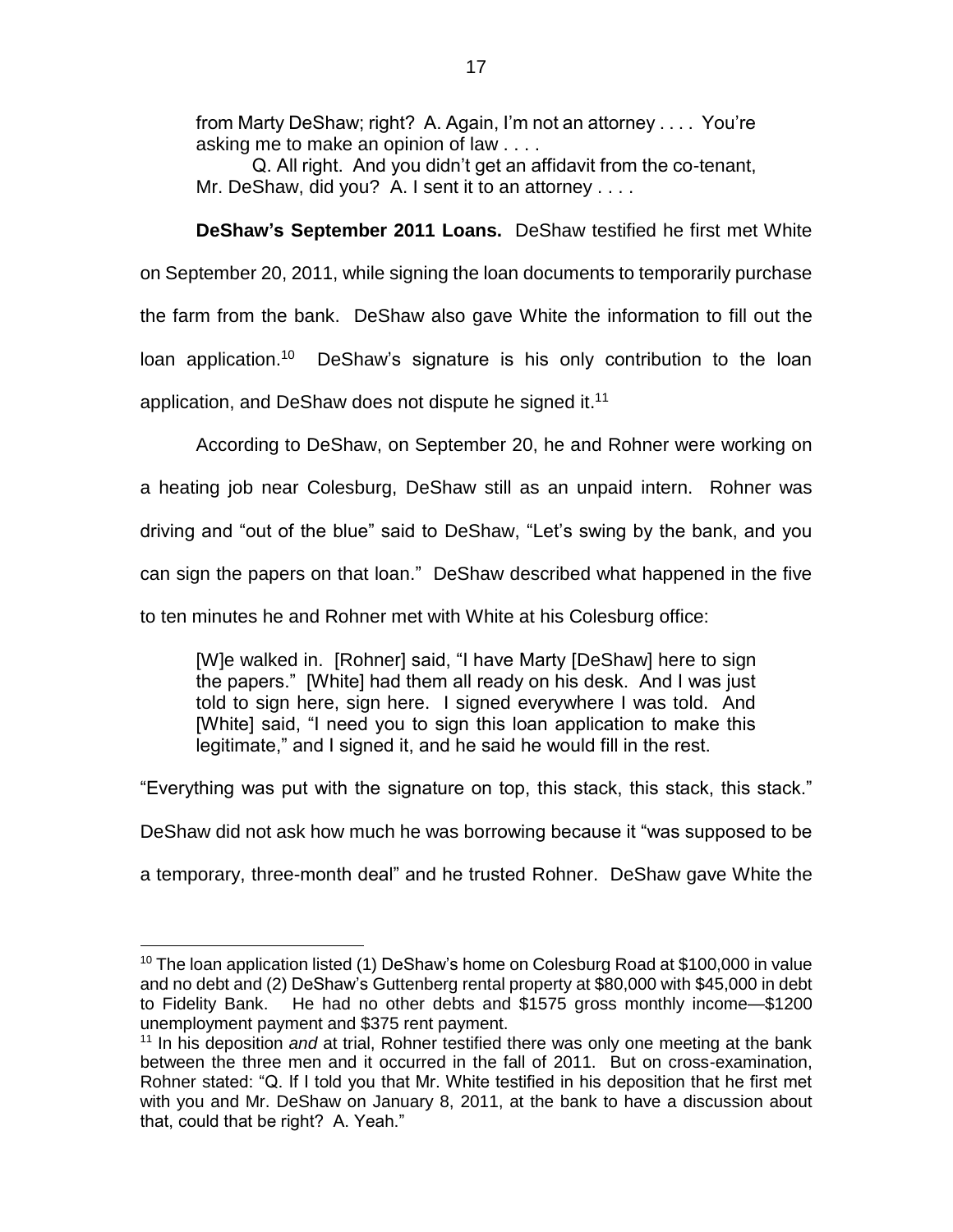name of his insurance company and information about his vehicles and employment so White could fill out the credit application. DeShaw testified this meeting was the first time he, Rohner, and White were all together and White "never really spoke" to him other than just to tell him where to sign. But DeShaw admitted no one at the bank lied to him to get him to sign the documents. And DeShaw admitted he was foolish to not read the documents before signing.

In contrast, White testified he went over each of the documents with DeShaw and specifically pointed out the mortgage on his Colesburg Road home. DeShaw borrowed \$154,874 in two, twenty-year promissory notes—one for \$66,000 and one for \$86,874. White testified the farm "is worth roughly 150 and the loan is worth 150" and the bank would not "finance 100%," so DeShaw did not receive proceeds because he was "pledging the house for the down payment on a farm."<sup>12</sup>

 $12$  Both note disbursement pages stated DeShaw received the note proceeds directly and the other disbursement option: "Deposited to Account  $\#$   $\qquad$  " was left blank, even though DeShaw did not receive the note proceeds. The interest rate was around 6%. DeShaw paid \$1974.20 for fees, costs, and the title opinion. For each two-page note, DeShaw signed the second page and other documents—an errors and admissions agreement, a disbursements page, and a notice of final agreement. DeShaw also signed two documents relating to insurance on his Colesburg Road home.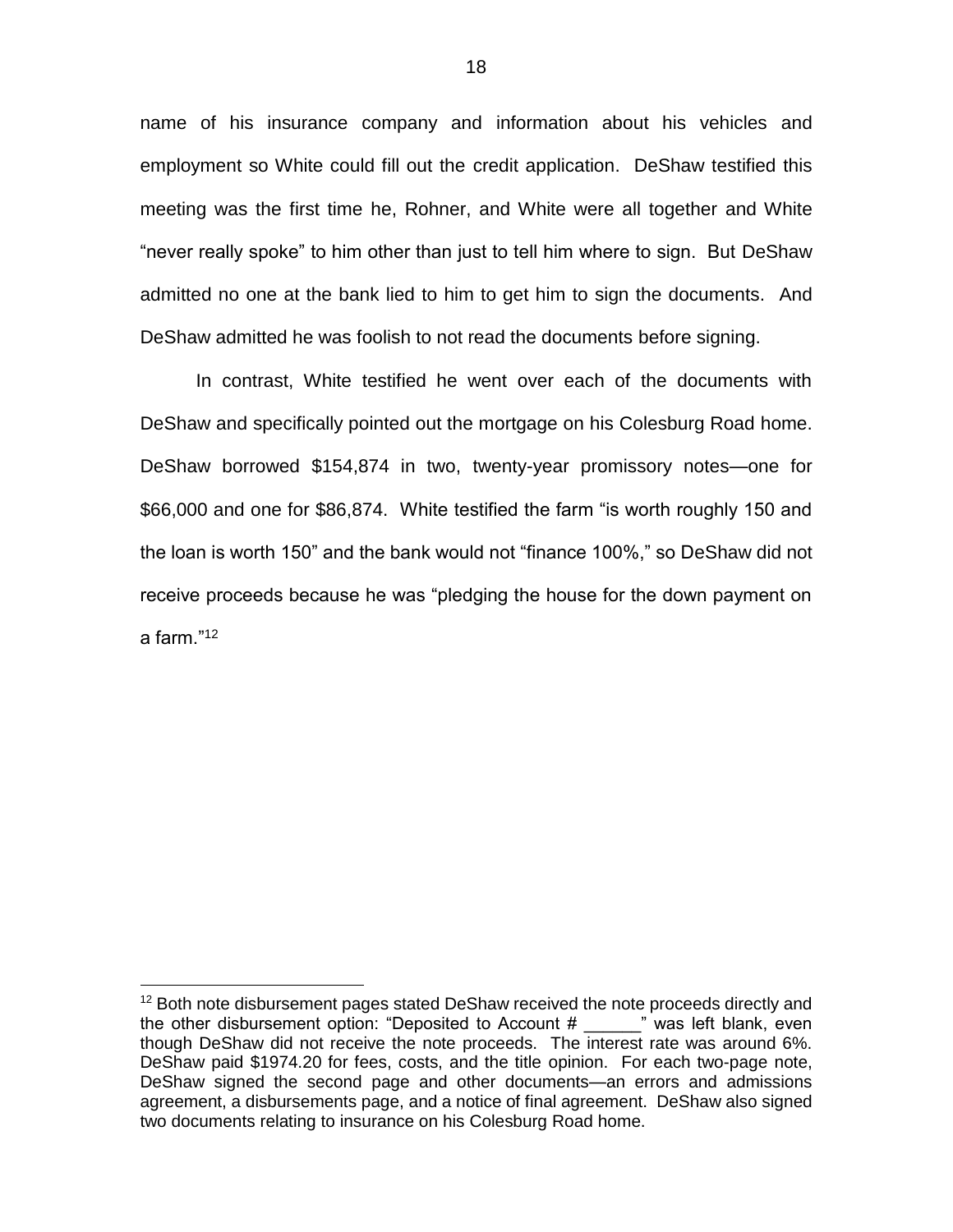The bank's summary of the loans, a document DeShaw *did not* sign, stated:

| Loan for the farm                                          | \$86,87413     |     |           |
|------------------------------------------------------------|----------------|-----|-----------|
| Loan for the house & farm                                  | $$66,000^{14}$ |     |           |
| <b>Net</b>                                                 | \$152,874      |     |           |
| Less closing fees                                          |                | -\$ | 1974      |
| Less pay off [DeShaw's March 2011] loan                    |                | -\$ | 3656      |
| Net deposit                                                |                |     | \$147,244 |
| Balance applied to Jeff [Rohner]'s loan per Marty [DeShaw] |                |     |           |
| \$147,244                                                  |                |     |           |

White contended this summary also showed DeShaw the mortgage on his Colesburg Road house.

The summary reveals Rohner did not pay off DeShaw's March 2011 loan for \$3500 as DeShaw believed. Rather, the bank rolled DeShaw's March loan into the September 2011 transaction. DeShaw testified he was unaware the March loan was in default because the bank did not send him any default notices after the loan went past due in June 2011. White testified he didn't send any thirty-day "right to cure" letters on the March loan "because this was all in progress." DeShaw did not know Rohner had not paid the March loan until White's testimony at trial.

To secure the notes, DeShaw entered into an open-ended \$180,000 "purchase money mortgage" on the farm, which he signed twice on the last page. White notarized his signatures. The second mortgage was a \$90,000 "purchase money mortgage" on his Colesburg Road home. Similarly, DeShaw signed twice and White again notarized DeShaw's signatures. Thus, DeShaw signed \$270,000

 $13$  White arrived at this amount as the "balance of what we agreed to as far as paying off [Rohner]'s notes plus closing fees for abstract, title opinion, recording, doing all the closing fees."

<sup>&</sup>lt;sup>14</sup> White arrived at this amount as being 80% of the appraised value of the Colesburg Road house. His "standards and regulations" required a residential mortgage to have 20% down.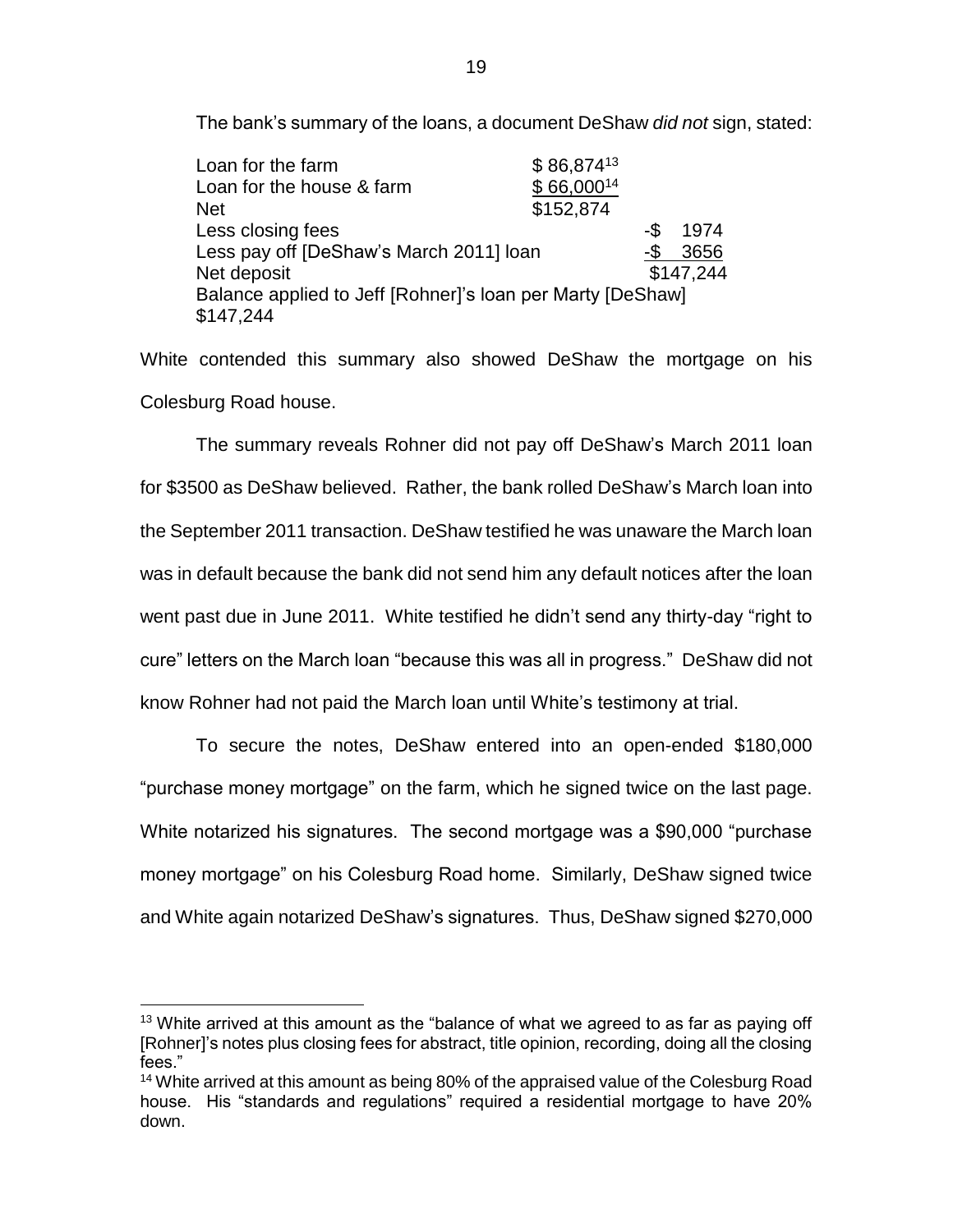in mortgage encumbrances for around \$153,000 in loans after Rohner had discharged around \$120,000 in debt in the voluntary foreclosure.

DeShaw and Rohner returned to Rohner's vehicle and drove to the shop. Rohner had told DeShaw his debt was around \$90,000; DeShaw believed he was borrowing that amount. DeShaw testified:

We went into the shop, and I had asked [Rohner]—I had looked through some of the papers and seen there was a lien against my house, and I asked him, "Why is there a mortgage against my house?" And he said, "I don't know, but I swear, I will pay this. Don't worry about it. This is only temporary."

At that time, DeShaw trusted Rohner would make the payments. He did not contact White because he trusted Rohner's assurances "[i]t was only temporary, and I would have my house back."

White explained why the September 2011 loan to DeShaw increased from the \$120,000 debt extinguished in the voluntary foreclosure and from the \$130,000 he had testified he wanted to receive: "Once we got the appraisal . . . we were looking at fair-market value, what's fair. And that's where we came up with the [\$150,000, which] took care of all the farm debts. *It did clear up the commercial debts*" on Rohner. (Emphasis added.) On cross-examination, White testified, "I don't think it's right for the bank to pocket the difference" "between 147 and 119," the difference "is not the bank's money."

Q. So the bank took it? A. *No. I gave it to Jeff [Rohner]*. I mean I applied it to his debt. I mean, you want to be fair about it.

. . . . Q. . . . Are there documents to show that? A. . . . I would have to go back and restructure and see what all of those were, because I don't think we have those all here ....

. . . . Q. . . . The effect of this transaction was, you got the same security you had taken in satisfaction of the debt, [the farm,] plus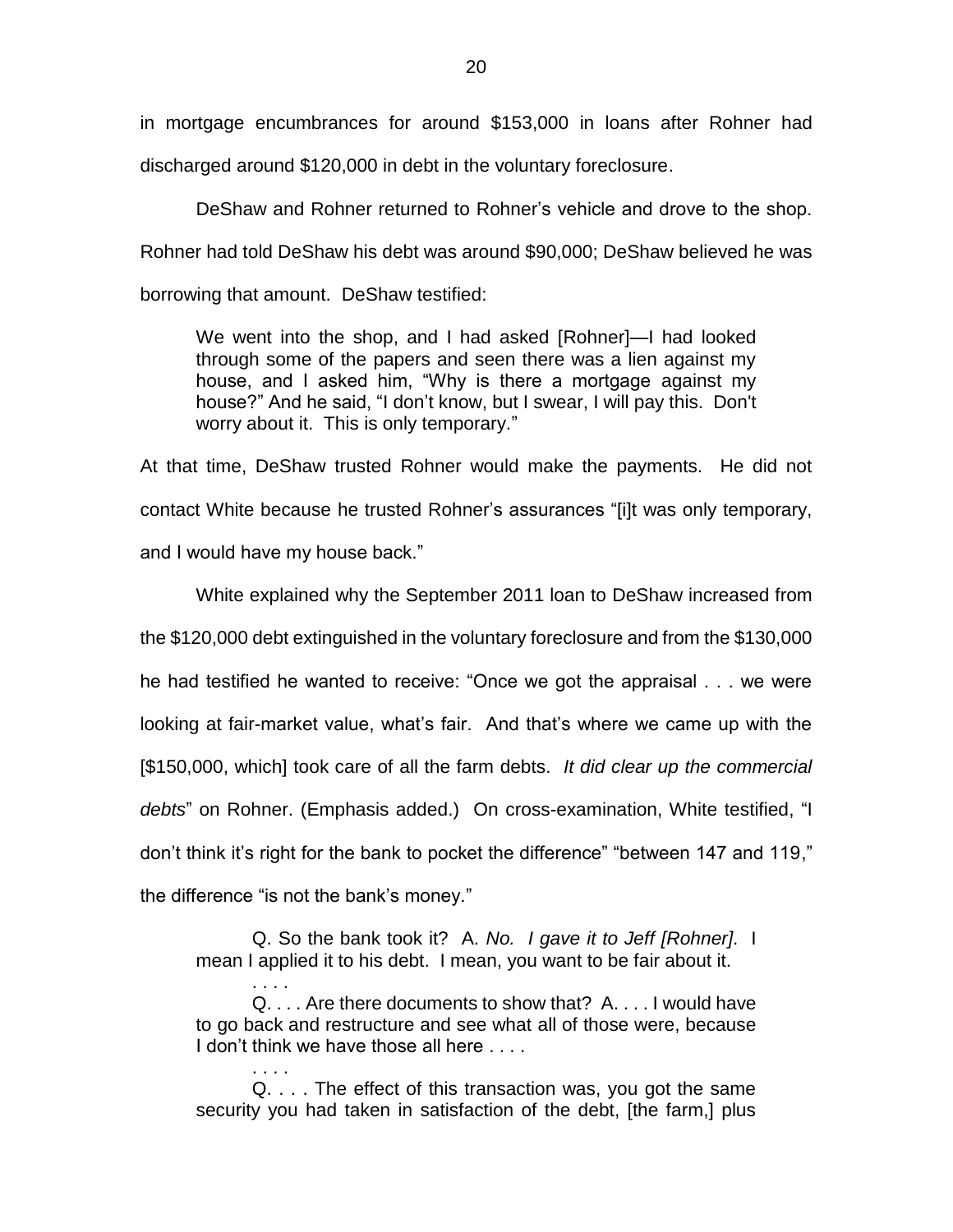[DeShaw's] house free and clear, and were able to make then a significant pay down on the debt of somebody who you have already called someone who was chronically in default? A. Yeah, there was a substantial pay down to Jeff [Rohner] because—at that point we owned it.

(Emphasis added.)

Further, White was not willing to finance more than \$150,000. "But in that 150 we also included the [\$3500] debt of [DeShaw's] that he took out in March. So [his] debt wasn't going to be three notes; it was going to be two notes." White asserted, once the bank had the farm, legally, he could sell it for whatever he wanted and was not limited by the amount of debt Rohner satisfied in the May voluntary foreclosure. Specifically,

Q. It wasn't like this was some special transaction that wouldn't have benefited the bank any different than you could have done with anybody else? A. The only one that benefited was probably Jeff [Rohner] because I allowed him to put it on his debt. Actually, I could have taken the [excess over the farm debt]. We owned the farm.

At trial, DeShaw argued the \$30,000 the bank received "over and above" the \$120,000 Rohner discharged in his voluntary foreclosure was newly secured profit for the bank. When Rohner was asked whether the \$120,000 debt he discharged in his voluntary foreclosure grew to \$150,000 from May to September 2011, Rohner replied: "I guess I don't know. There may have been some late charges. I guess I don't know how that works."

**Payments on DeShaw's September 2011 Loans.** DeShaw testified he did not make any payments to the bank in connection with the September 2011 loans. DeShaw could not afford to pay even one-half of the monthly amounts due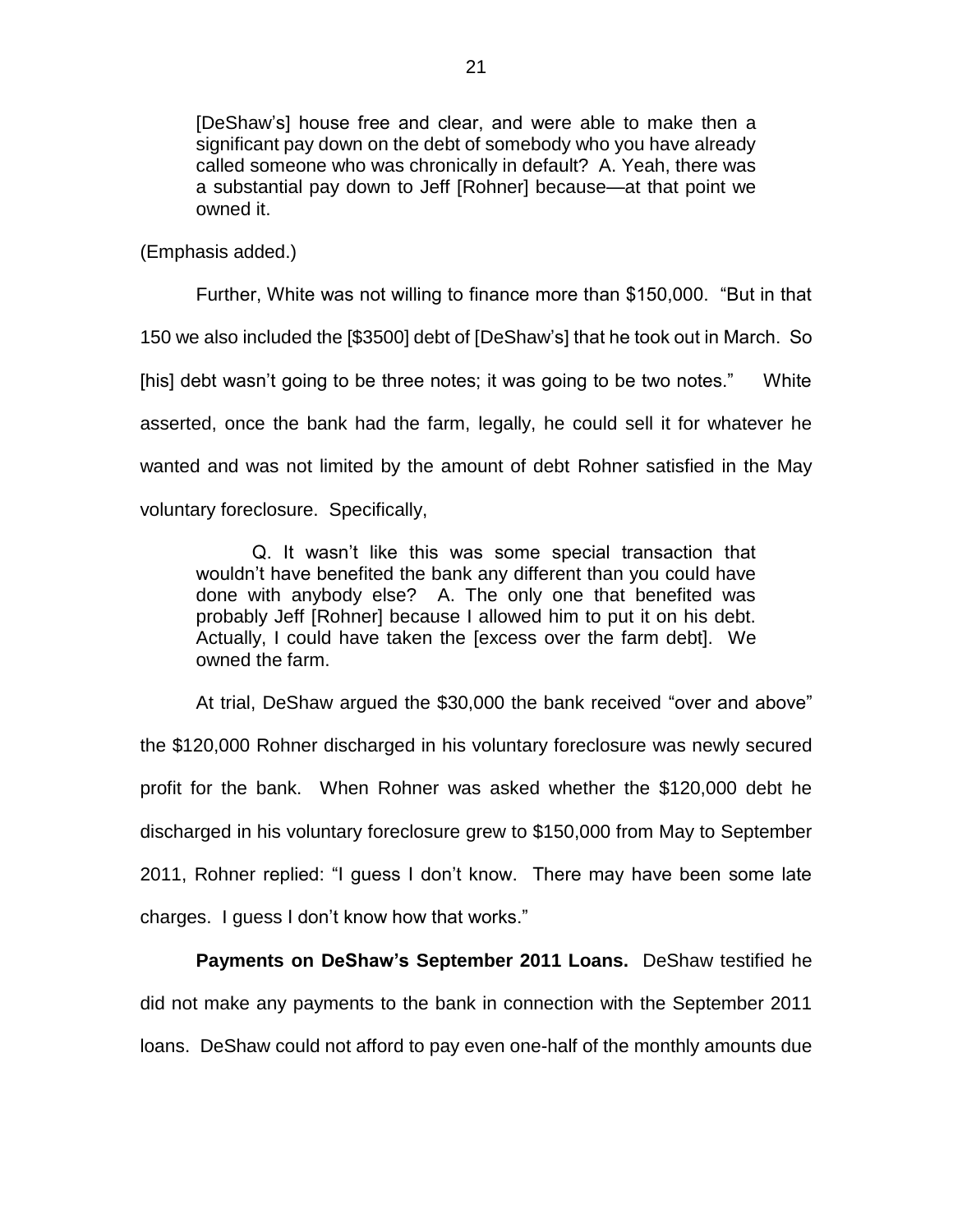on those loans in 2011—"[i]t was well beyond my income." It appears Rohner made the payments on DeShaw's loans.

At trial White first testified, "The payment was made, it didn't go past due, I didn't look at it." But during White's 2016 deposition shortly before trial, he acknowledged knowing the September 2011 transaction with DeShaw was really

Rohner's loan:

Q. And do you recall after the closing getting any contact from Mr. DeShaw complaining about the transaction. A. The only complaints were *when Jeff [Rohner] went past due* when [DeShaw] was getting nasty letters [from the bank] saying pay up because . . . then he was upset [Rohner]'s not making the payments.

. . . . Q. I thought this was Mr. DeShaw's loan? A. Yes. And that caught me off guard when the first payment was made, because [Rohner] said it was on automatic payments [but] nothing was on automatic payments. [Rohner] started sending us checks and his story to me was I'm taking [DeShaw]'s paycheck, [DeShaw] is working for me, and this is [DeShaw]'s payment. Okay. I thought it was odd that [Rohner] was making the payments, but [he had explained it].

At trial, White claimed his deposition testimony contained errors—the first excerpt above was made "without reviewing the facts" and his second excerpt described "what happened in early [20]12." White's new version at trial was that when DeShaw's loan payments were "past due," White "researched it" and discovered Rohner "would call in, transfer money into [DeShaw]'s account, and then [DeShaw] was transferring the money from his account on the loan. The loan payments were made by [DeShaw], but it looked like the money came from [Rohner]." White then confronted Rohner and asked, "What's going on here?' 'Well, that's [DeShaw]'s pay. We are still working together, and that's how I pay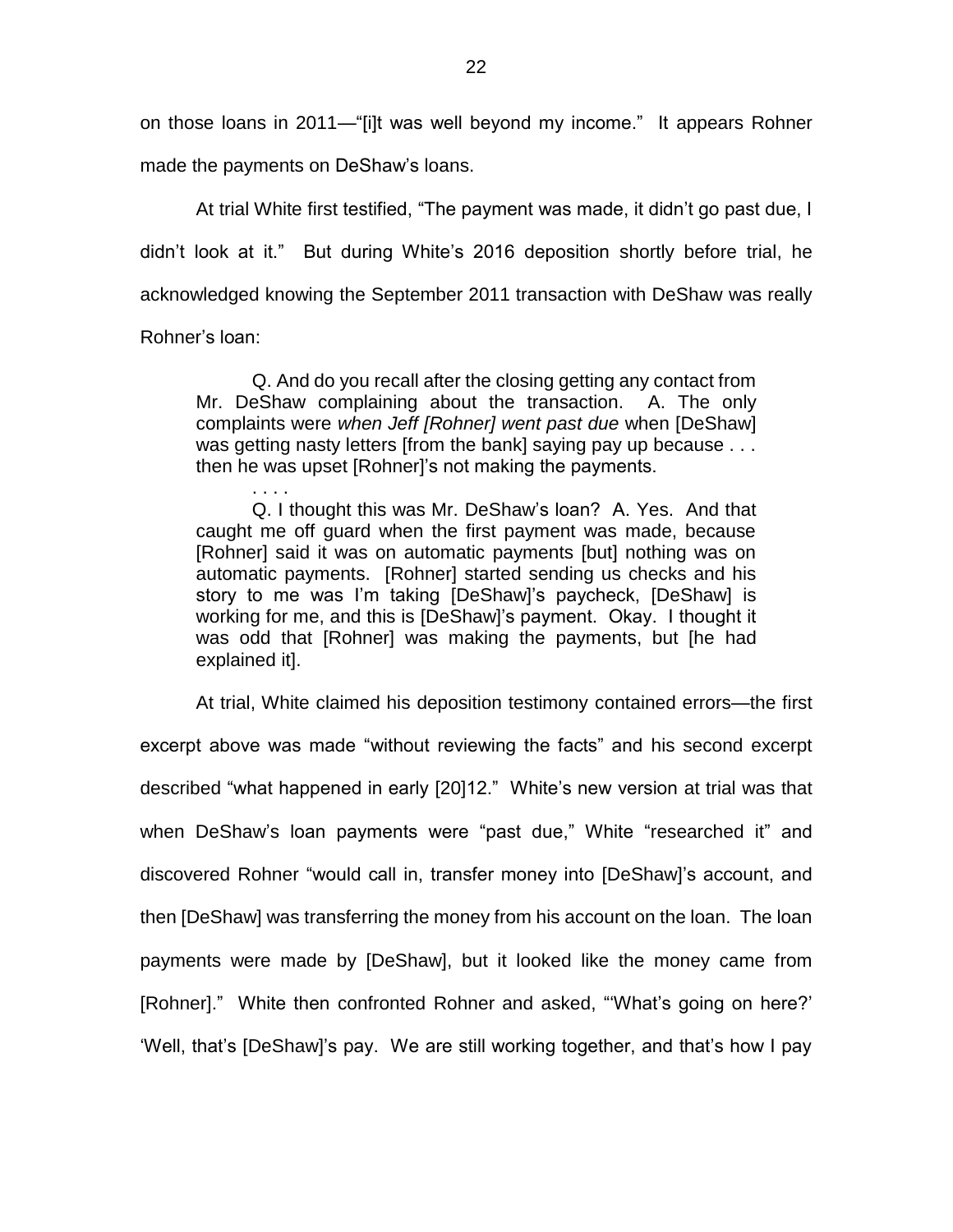him.' Okay. I guess I'm getting my payment . . . ." But White did not introduce any documents showing this process was used.

Although Rohner did not follow through on what DeShaw believed was their plan—DeShaw taking "temporary" ownership and Rohner immediately declaring bankruptcy and taking back the lien-free farm, DeShaw stated he did not go talk with White until "at least a good four or five months after Rohner [had made] up excuses that he hadn't filed bankruptcy and taken it back."

For yet another variation, Rohner claimed, in September 2011, Rohner and DeShaw entered into an oral agreement that Rohner would make half of the payment DeShaw owed to the bank, DeShaw would pay the other half, and eventually Rohner would re-own *half* the property. Rohner claims he discussed this plan with DeShaw, not with White. In support of the oral agreement, Rohner claimed to have paid DeShaw the entire time DeShaw worked for him; but Rohner did not introduce any documentation from his business to support this assertion. Under the plan, "the bank took [all] the money out of [Rohner's] account, and then [Rohner] took the money from what [DeShaw] was otherwise owed as wages." Rohner set it up with the bank so the whole payment on DeShaw's loans came from Rohner's account. DeShaw "was supposed to set up an account for his half, but he didn't."

But Rohner admitted he had no record showing he "ever took any money" from DeShaw. White testified DeShaw had an account at the bank and Rohner was incorrect in asserting DeShaw did not. In other testimony, Rohner stated he paid DeShaw mostly in cash because Rohner "had a problem with checkbooks."

23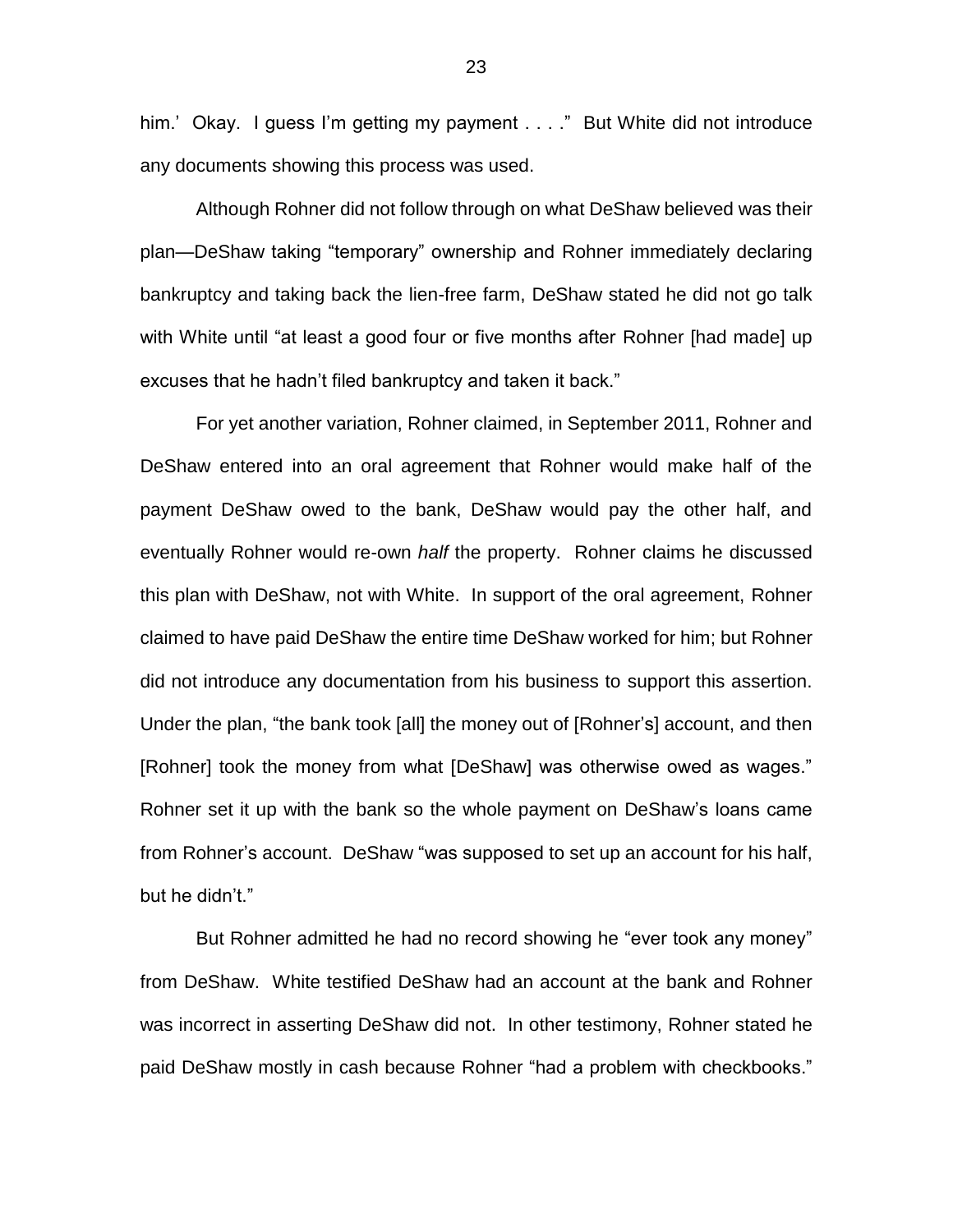In contrast, DeShaw testified Rohner paid him wages only for the last year he worked for him and paid by check.

**Maintenance of the Farm.** DeShaw testified Rohner acted as if he was still the owner of the property after DeShaw's September 2011 purchase of the farm. For example, Rohner's family would use the property to ride four wheelers. Also, Rohner bought a trailer home and moved it to the property for camping. Rohner mowed the farm or paid someone else to mow.

**DeShaw Loans in Default in 2013.** When DeShaw got bank notices of nonpayment of the farm debt, he would confront Rohner, who replied that he periodically would just not pay and then "he would catch the payment up." At some point, DeShaw listed the farm for sale, but Rohner got angry and talked DeShaw into withdrawing the listing.

Rohner testified he did not know when the bank stopped taking payments *out of his account* to pay DeShaw's loans. White sent DeShaw a "notice to cure" on June 20, 2013. The non-payment notice upset DeShaw, and even though White claimed to be unaware of any "side agreement" between Rohner and DeShaw, White was willing to talk to Rohner. White testified:

[DeShaw's] take on this was [Rohner] got me into this mess. [Rohner] should make these payments. And I told [Deshaw], "I'll talk to [Rohner]. I'll do what I can, you know. You're my customer. I'll do what I can. If you want me to talk to [Rohner], I'll talk to [Rohner]." So, I talked to [Rohner].

Q. . . . [S]o you were going to see if Mr. Rohner was going to do it? A. Yes.

. . . .

Q. What did he say? A. I talked to [Rohner] about it, and said, "Hey," and [Rohner] said, "Well, I should—" you know, [Rohner] kind of felt responsible for some of this, yeah. "I should probably do something here."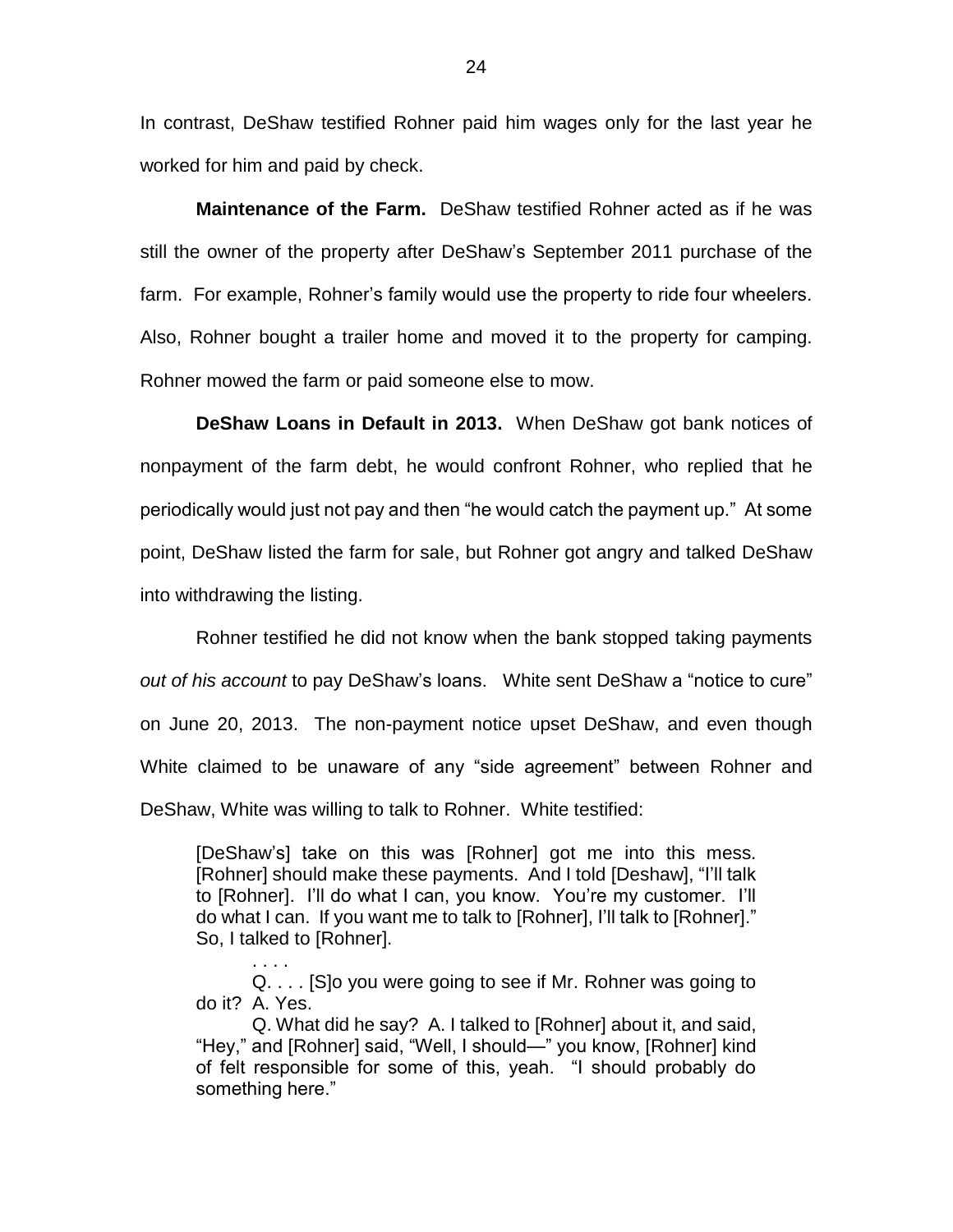According to DeShaw, he talked to Rohner about the notice and Rohner told him: "I am not paying it anymore"; DeShaw could sue Rohner and take his house.

According to Rohner:

Q. Isn't it true that the relationship between you and Mr. DeShaw broke up when you quit paying the bank on the loan? A. No. Q. You dispute that? A. I waited until he had a job before. Q. Once he had a job, you quit making payments to the bank? A. Yeah, it was around that time.

DeShaw listed the farm for sale at \$150,000. He was good friends with

Rohner's parents and asked for their help. They agreed to speak with Rohner.

DeShaw quit working for Rohner. White testified Rohner's earlier willingness to

help with the payments ended when Rohner had a falling out with DeShaw:

I get a phone call and [Rohner] was really, really mad . . . . There was a conversation between [DeShaw] and . . . [Rohner's] parents. There must have been words between the parents and [Rohner] that upset [Rohner]. I think [Rohner] and [DeShaw] had a conversation after that that didn't go so well. My next conversation with [Rohner] was basically, "I'll be damned if I pay anything on that." So they had a falling out and it wasn't pretty.

At trial, Rohner blamed DeShaw for the demise of their September 2011

oral agreement in which Rohner would *rebuy* one-half—DeShaw had a "negative

mind" in 2013:

That's when DeShaw said he didn't want to make payments anymore; he was done, and just walked away.

. . . . Q. So you stopped making your payments? A. Yeah, once it fell apart. *I couldn't afford the whole thing*. That was part of going in on the [oral] agreement, with the half.

. . . . Q. Did you have a concern that if you made your payments, that at some point, because of the attitude, [DeShaw] wouldn't deed the property to you anyway and you would never get your interest? A. . . . [Y]eah, it was basically just like throwing away money, you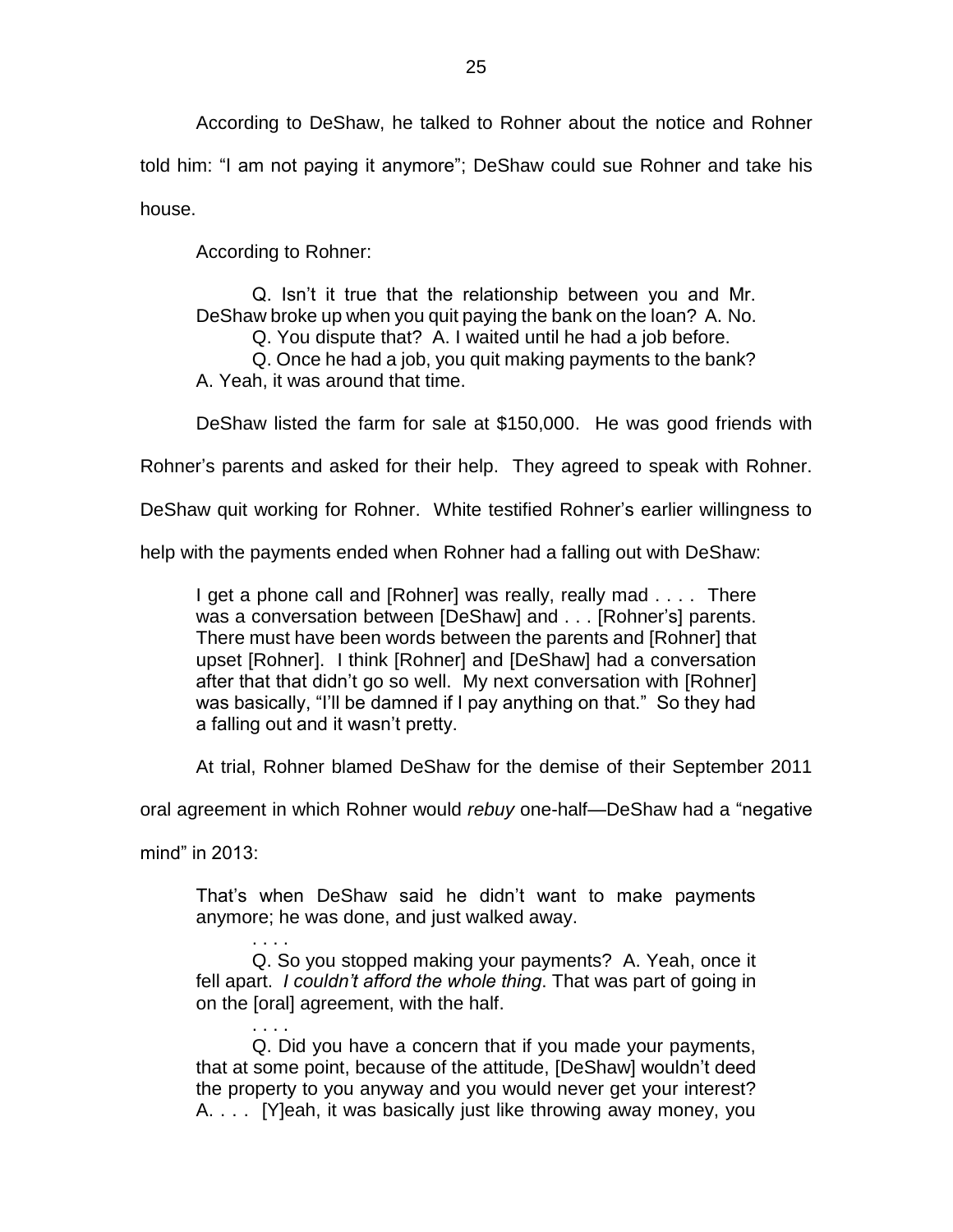know. But, you know, I was willing to step up to the plate and have faith, I guess.

(Emphasis added*.*)

On July 26, 2013, White and DeShaw talked about DeShaw's efforts to sell the property. DeShaw believed the bank had to consent to a sale because of the mortgages. DeShaw told White he had an offer for \$125,000, and after talking, they agreed that wasn't enough; White and DeShaw passed on the offer. Also on that date, White composed a letter to DeShaw stating he had ten days to resolve his nonpayment or the bank would turn the matter over to its attorney.

But instead of turning to attorneys, on August 30, 2013, the bank sent DeShaw another notice of default. DeShaw hired local attorney Mike Schuster, who asked the bank for documents. According to DeShaw, White refused to provide any documents and Schuster then referred him to attorney Peter Riley. Riley then asked White for documents, providing DeShaw's signed authorization. DeShaw testified White asked him to come to the bank for a meeting. When he walked in, White said, "This shit really pisses me off," threw down DeShaw's signed authorization, and added, "I am not sending them a damn thing." White told DeShaw they could resolve the matter without lawyers. DeShaw testified:

[T]hat's when [White] wrote out for me to call the lawyer off, he said, "If you sign this, I realize this is not your debt, this is Jeff Rohner's, and I know you are not getting along. Do not speak to him yourself. I will handle this. I can convince him to take over the rest of this loan." And that's when I signed calling [my attorney] off.

DeShaw did not hear anything from the bank for a few months; then the bank resumed sending him foreclosure notices. DeShaw returned to attorney Riley to discuss the matter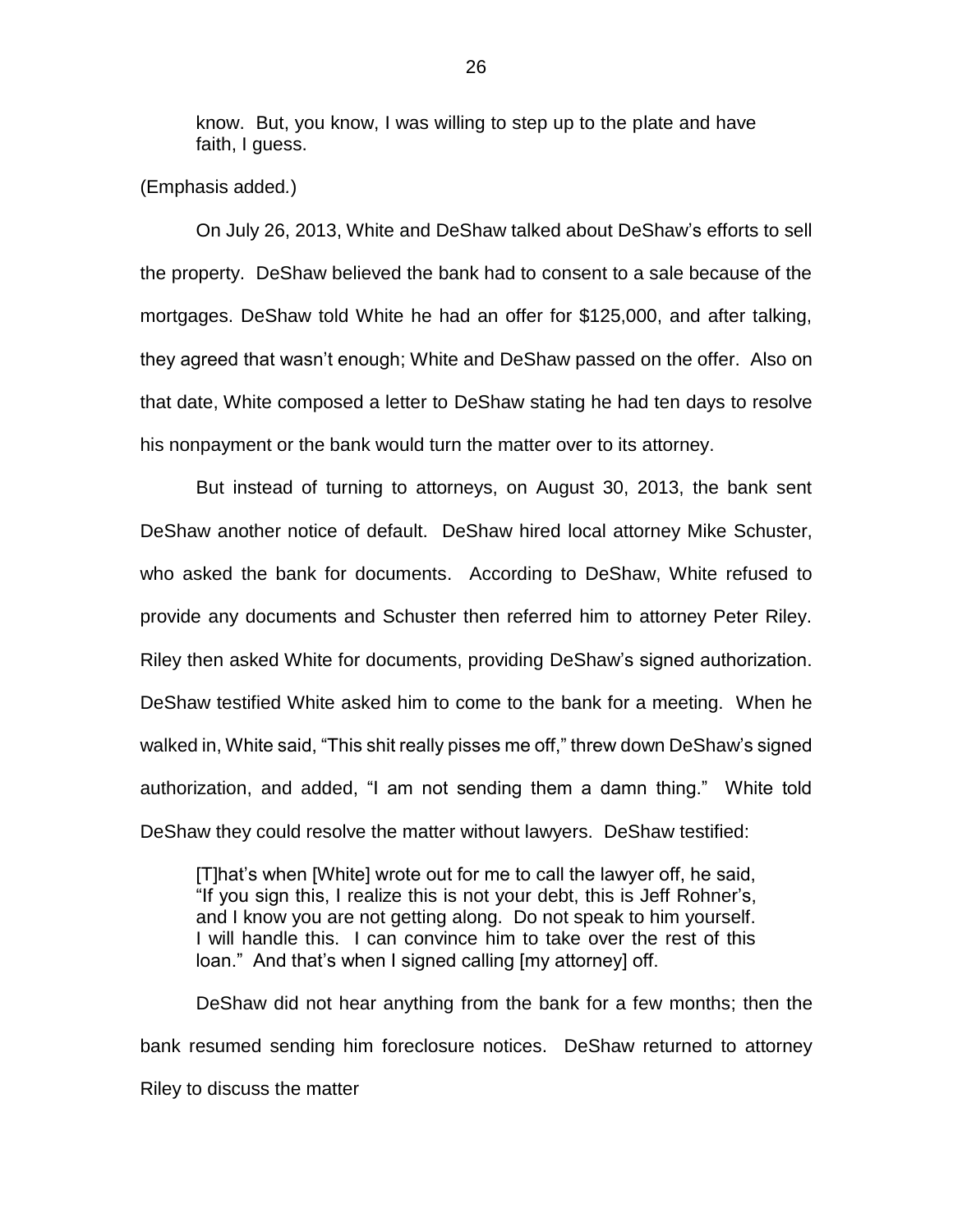**2014 Sale of Farm.** DeShaw eventually sold the farm for \$150,000. After paying a 7% realtor's fee, DeShaw applied the remaining proceeds to his notes, reducing his debt to \$30,000. At trial, White claimed he had told DeShaw that if he accepted the offer, "there is a \$30,000 shortfall." White believed DeShaw's net proceeds were lower than they could have been because DeShaw allowed his realtor to charge a high commission. White also testified DeShaw "got a check for \$139, and we paid the farm off, we applied the balance to the house" on Colesburg Road.

Rohner testified DeShaw's sale of the farm before Rohner filed for bankruptcy ended their September 2011 oral agreement for Rohner to rebuy half of the farm. At that point, Rohner decided DeShaw no longer owed him any money, even though Rohner had made the payments for almost two years—"why fight about it anymore, you know?"

**Litigation.** In April 2014, the bank sent a default notice to DeShaw, charging him accelerated default interest of 21%. DeShaw received similar notices until July 2014, when he filed suit against Rohner, White, and the bank for fraudulent misrepresentation and against White and the bank for fraudulent nondisclosure that the September 2011 loans placed a mortgage on his house. White and the bank answered and filed a compulsory counterclaim for foreclosure of the mortgage on DeShaw's Coleman Road property.

**Rohner's 2015 Bankruptcy**. In May 2015, Rohner filed for chapter 7 bankruptcy, listed DeShaw as an unsecured creditor with a \$40,000 claim, and notified the district court in this matter of his bankruptcy petition.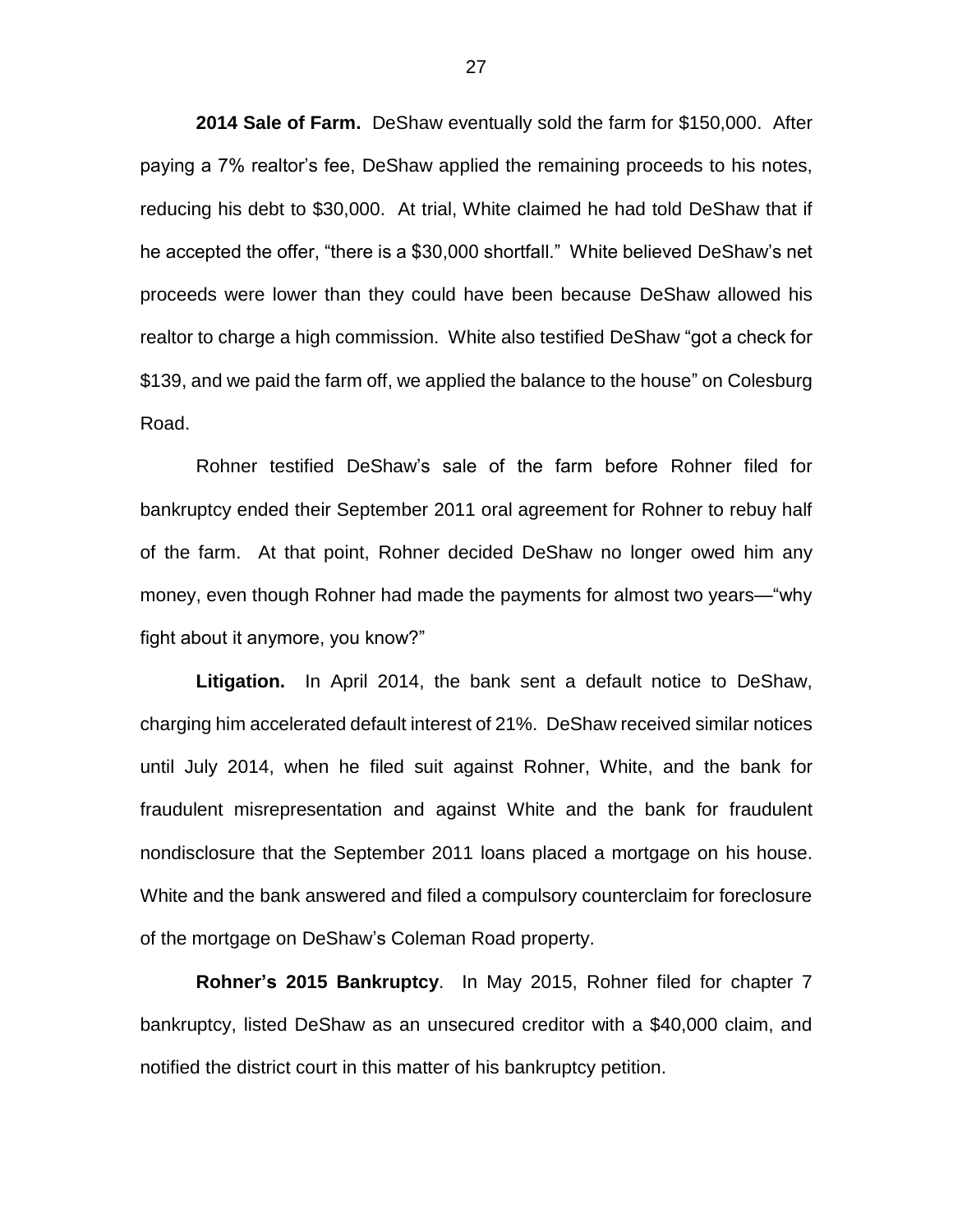Rohner had completed two other bankruptcies and had entered into reaffirmation agreements in his prior bankruptcies, including "a reaffirmation agreement to keep a tractor" he had financed through the bank. In his third bankruptcy, Rohner also signed a reaffirmation agreement with White on July 14, 2015, for \$106,922; the bank retained a first mortgage on Rohner's home.<sup>15</sup> White explained: "For the reaffirmation all that was left was the house, because the rest of it was taken care of with the sale of the farm at fair value," i.e., the bank had used DeShaw's September 2011 purchase of the farm to pay off Rohner's commercial debts. In February 2016, Rohner filed a motion to dismiss, attaching the bankruptcy court's discharge and noting his motion did not affect any of the other defendants. The court dismissed Rohner.

**2016 Proceedings.** The district court held a jury trial over several days in November 2016. White asked the jury to find DeShaw in default on the note tied to his Colesburg Road home and to allow the bank to proceed with foreclosure. DeShaw called witnesses who corroborated his interest in purchasing the Elkader HVAC business and who observed Rohner's use of the farm did not change and DeShaw never acted as though he owned the property.

The jury was instructed on "Affirmative Defense—Excused Performance," stating DeShaw's "failure to make payments on the Note may be excused if the Note was procured by fraudulent misrepresentation or nondisclosure." If DeShaw proved *one or both* of those claims, then "the Farmers Savings Bank cannot

<sup>&</sup>lt;sup>15</sup> White testified Rohner would have lost \$60,000 in home equity if he had not reaffirmed. Similarly, Rohner testified, if he hadn't signed that agreement, he would have "lost the house and moved."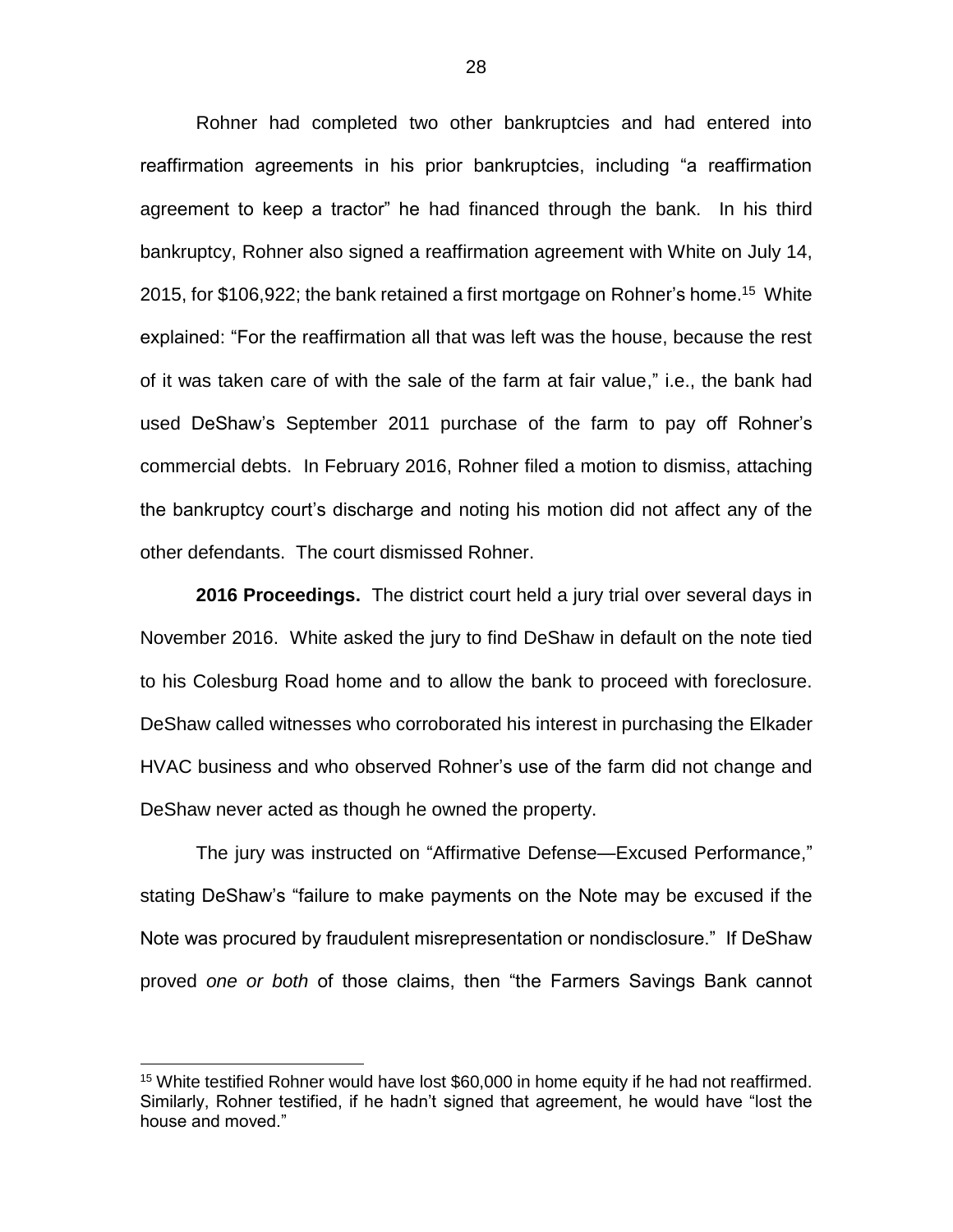recover on its note." On November 18, 2016, the jury returned a verdict in DeShaw's favor. Three days later, the court entered judgments in favor of DeShaw and against White, noting "[n]o money judgment is entered against any party on any of the claims." Also on November 21, White filed a motion for judgment notwithstanding the verdict. DeShaw resisted. The district court set the matter for a December hearing. But before the hearing, White filed a notice of appeal. The district court declined to rule on the motions because it "lost jurisdiction." We turn to the state of the state of the state of the state of the state of the state of the state of the state of the appeal.

#### **II. Scope and Standard of Review**

A district court directs a verdict "only if there was no substantial evidence to support the elements of the plaintiff's claim." *Deboom v. Raining Rose, Inc.*, 772 N.W.2d 1, 5 (Iowa 2009) (citation omitted). Where reasonable minds would accept the evidence as adequate to reach the same findings as the factfinder, the evidence is substantial. *Pavone v. Kirke*, 801 N.W.2d 477, 487 (Iowa 2011). Further, "[w]here reasonable minds could differ on an issue, directed verdict is improper and the case must go to the jury." *Id.* (citation omitted).

We review the district court's ruling on White's motion for directed verdict for correction of errors at law. *See id.* On appeal, we resolve whether the district court correctly ruled "there was substantial evidence to submit the issue to the jury." *Id.* In our analysis we consider "all reasonable inferences" the jury could fairly make and "must view the evidence in the light most favorable to the nonmoving party," here, DeShaw. *Id.*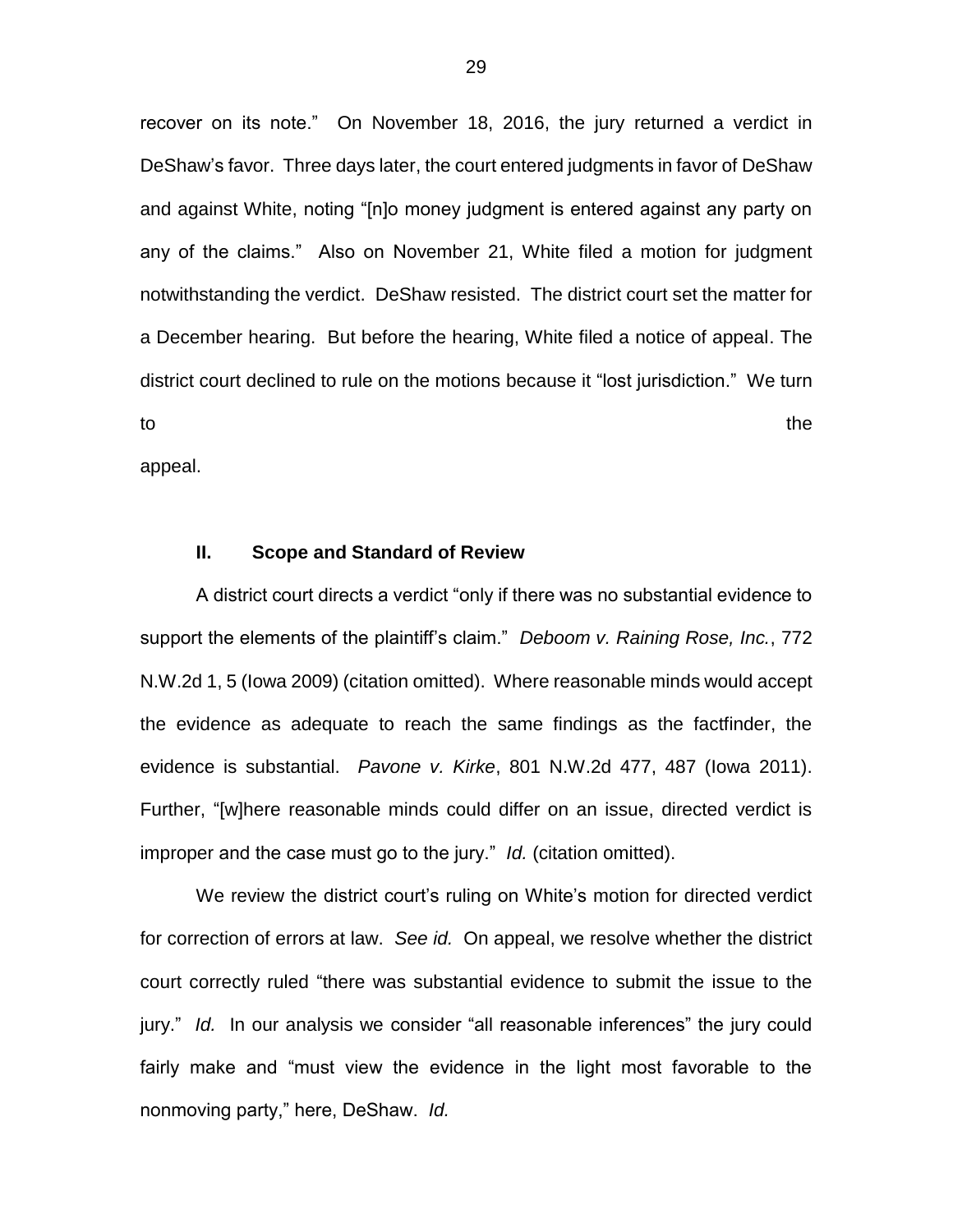## **III. Fraudulent Misrepresentation**

For fraudulent misrepresentation, DeShaw had to prove by a preponderance of clear, satisfactory, and convincing evidence the following elements:

1. Jeff Rohner, prior to September 11, 2011, made representations to Marty DeShaw that Farmers Savings Bank would foreclose on Rohner's farm, transfer the farm to DeShaw, Rohner would make payments on the loan, take bankruptcy to discharge the judgments, and have the property transferred back to Rohner.

2. White and Farmers Savings Bank aided and abetted Jeff Rohner . . . .

3. The representation was false at the time it was made.

4. The representation was material.

5. Jeff Rohner knew the representation was false when he made it.

6. Jeff Rohner intended to deceive Marty DeShaw.

7. Marty DeShaw acted in reliance on the truth of the representation and was justified in relying on the representation.

8. The representation was a proximate cause of Marty DeShaw's damages.

On appeal, White challenges the first, second and sixth elements.<sup>16</sup>

 $\overline{a}$  $16$  In addition to these elements, White also broadly challenges on appeal the fifth element. White must raise error with some specificity in a directed verdict motion. *See Pavone*, 801 N.W.2d at 487. White's first motion for directed verdict argued two grounds: (1) DeShaw failed to prove Rohner intended to deceive DeShaw when Rohner promised to go into bankruptcy and make payments and (2) DeShaw failed to prove White's "fraud in the inducement to get Mr. DeShaw to skip reading those documents." The court denied the motion. At the close of the evidence, White renewed his motion on the first two grounds and raised a new ground: "[N]o substantial evidence exists . . . White knew of any fraudulent intent by [Rohner] if it indeed existed." Because White did not challenge the fifth element at trial and because our appellate review is limited to those grounds raised in White's motion, we will not address the issue on appeal. *See id.*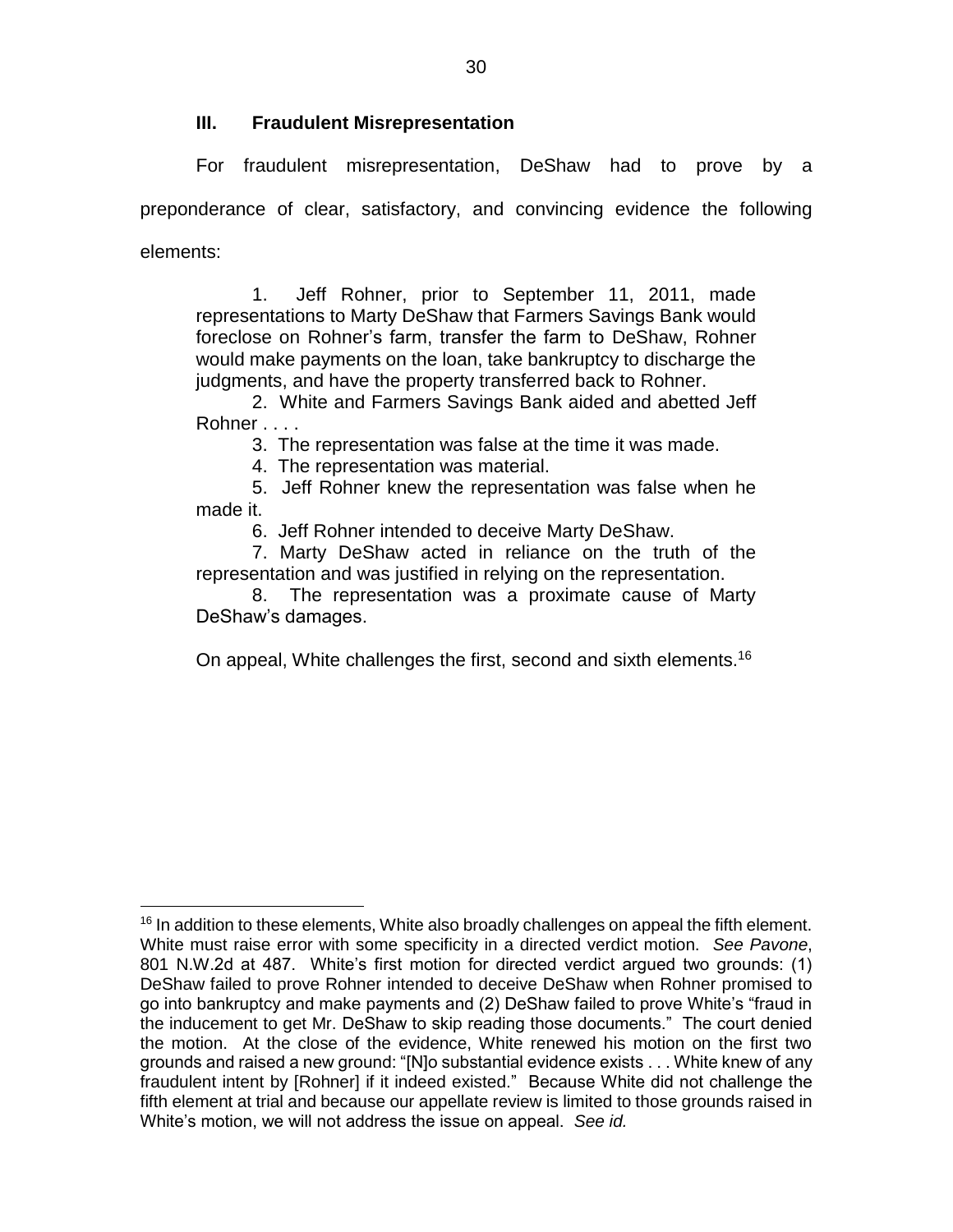**A. Did the record include substantial evidence Rohner intended to deceive DeShaw?**

White argues Rohner had no motivation to induce his friend, DeShaw, to buy the farm because Rohner's real-estate debts were satisfied in the nonjudicial foreclosure. White claims the only "potential evidence" suggesting Rohner made representations with an intent to deceive was testimony Rohner "did not immediately file bankruptcy" and "did not continue to make all the payments on the property." According to White, the evidence Rohner *did make* payments for about two years and *eventually* did file bankruptcy makes it "equally probable" Rohner intended to follow through with the promises" to DeShaw "when he made them," but "later changed his mind or was unable to perform." White concludes the fact finder cannot infer fraudulent intent from Rohner's actions under the "clear, satisfactory, and convincing" evidence standard.

The instructions defined "a representation" as "any word or conduct asserting the existence of a fact." Under this definition, a representation of fact includes "an opinion expressed for the deliberate purpose of deceiving another" and "a promise to perform a future act." The instructions defined "intent to deceive" as follows:

Jeff Rohner intended to deceive Marty DeShaw if any of the following situations existed when he made a representation:

1. Jeff Rohner wanted to deceive Marty DeShaw or believed that Marty DeShaw would in all likelihood be deceived.

2. Jeff Rohner had information from which a reasonable person would conclude that Marty DeShaw would be deceived.

3. Jeff Rohner made the representation without concern for the truth.

31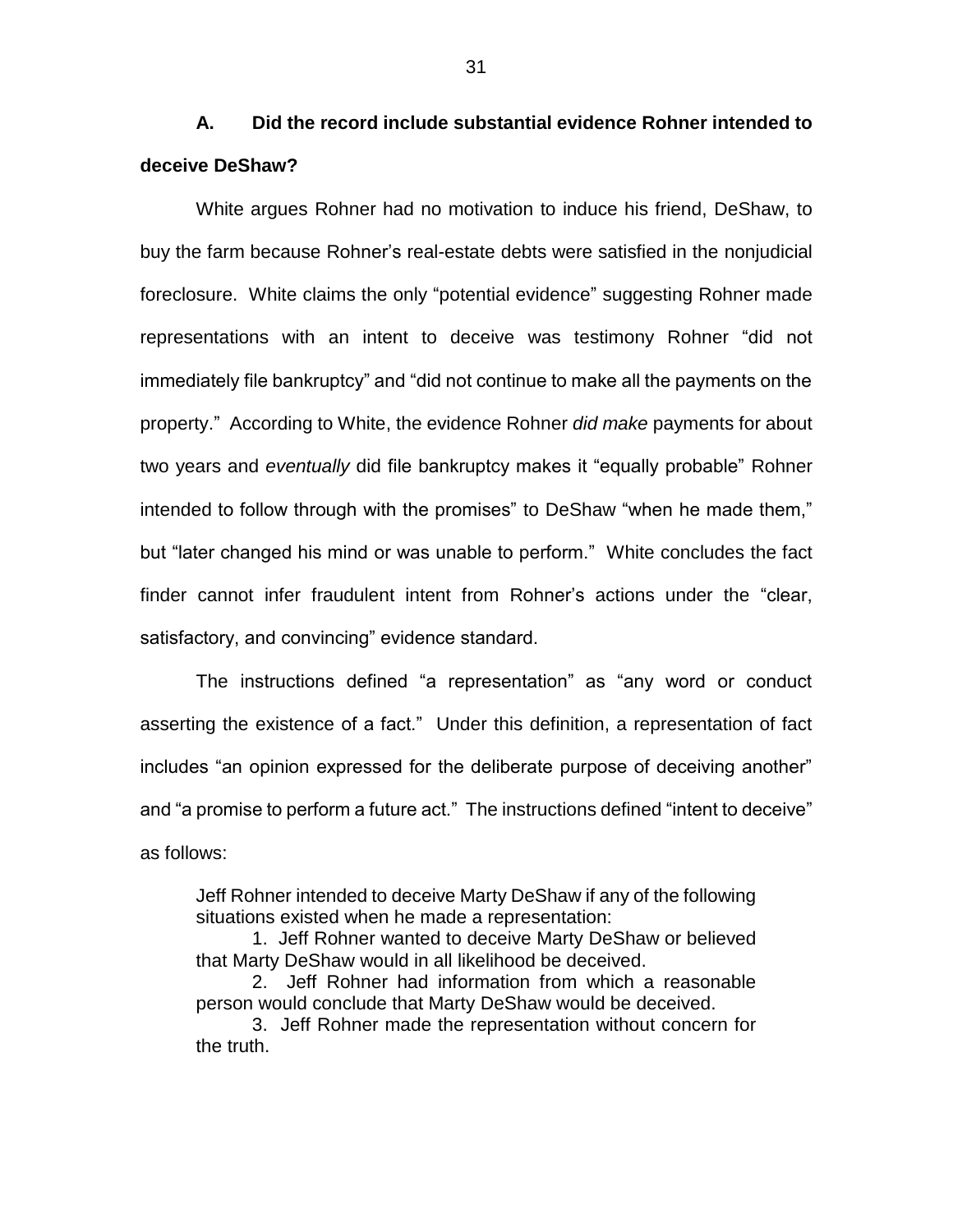The elements of fraud "are seldom susceptible to direct proof and may be proven by circumstantial evidence." *Kunkle Water & Elec., Inc. v. City of Prescott*, 347 N.W.2d 648, 653 (Iowa 1984). From the circumstantial evidence at trial detailed above, a reasonable jury could conclude the following: Rohner intended DeShaw's debt-free Colesburg Road house be the security for DeShaw's purchase of Rohner's farm, as discussed solely by Rohner and White on January 8, 2011. Rohner then convinced DeShaw he should deliver the Colesburg Road abstract to White by falsely telling DeShaw (1) Rohner had spoken with White on DeShaw's behalf and (2) White agreed to finance DeShaw's purchase of the Elkader HVAC business. After DeShaw delivered the Colesburg Road abstract, Rohner intentionally sidetracked any further discussions of DeShaw's purchase of the Elkader business, knowing DeShaw could not move forward without using Rohner's existing HVAC licenses.

A reasonable jury could have found Rohner told DeShaw he needed help for only a few months on his March 2011 interest payments for the farm and then Rohner would repay DeShaw's loan. But Rohner did not pay off this loan on its June 30, 2011 due date and did not tell DeShaw of his inaction because (1) Rohner never intended or recklessly asserted he would make the payment and (2) Rohner's default would likely affect DeShaw's willingness to go forward with the larger September 2011 loans Rohner wanted DeShaw to complete.

Although DeShaw eventually decided to help Rohner in September 2011, the jury could have reasonably determined Rohner did not take bankruptcy immediately, even though he was familiar with the process, because Rohner never intended to do so. Rohner understood the cash flow from his new business would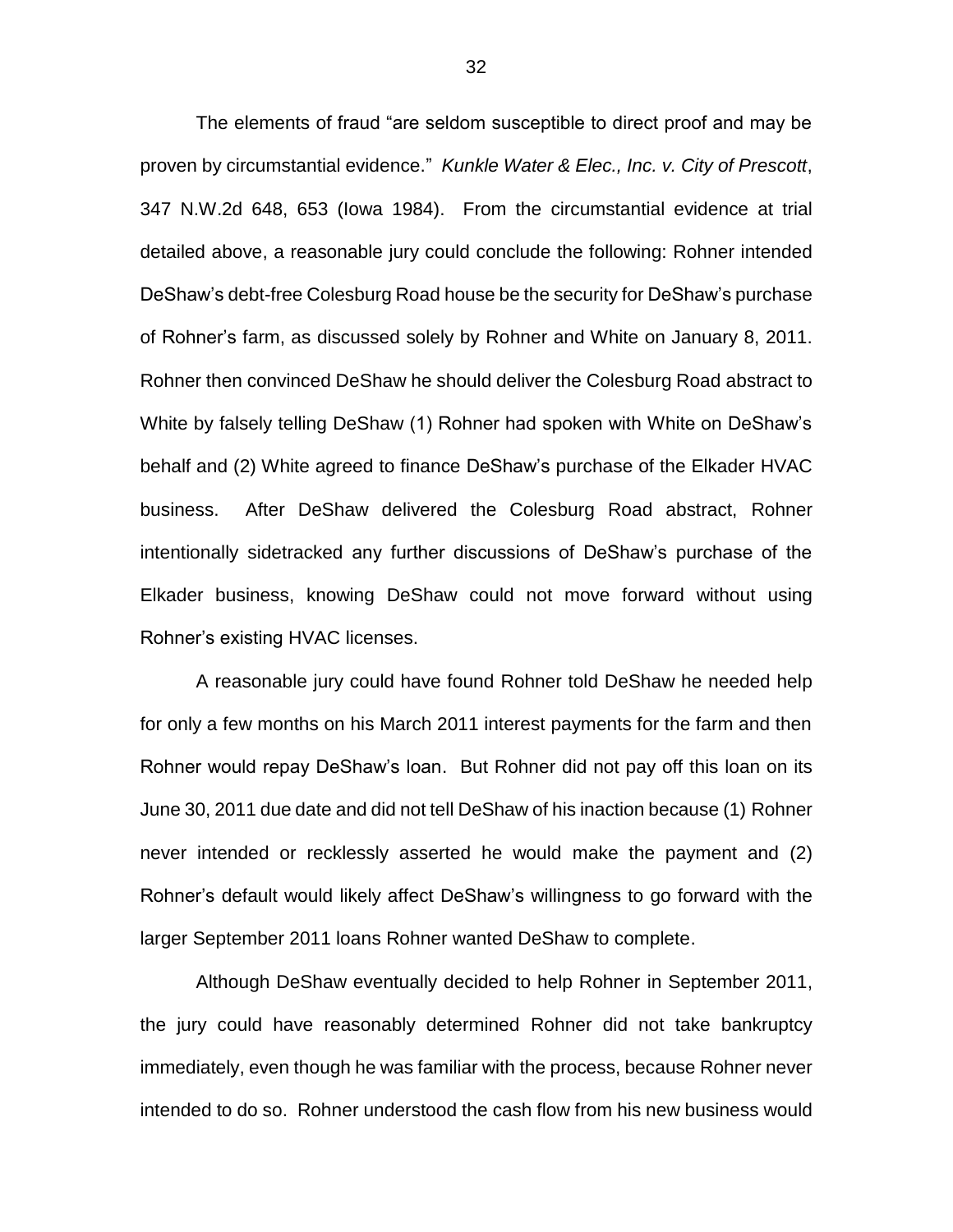not let him keep the farm, or as Rohner testified, even one-half of the farm. Rohner's motive for involving DeShaw was his belief DeShaw, who Rohner was helping to learn a new trade, would continue to allow Rohner and his family extended use of the farm, which happened, and DeShaw would therefore help Rohner postpone the inevitable—lack of access to the recreational timber that long had been in his family.

Rohner also intended to deceive DeShaw because he knew—based on Rohner's familiarity with bankruptcy and reaffirmation agreements—Rohner had no ability "to have the property transferred back" as any such transfer would be determined solely by the bank's determination of Rohner's credit and not based on Rohner's wishes. Rohner also knew he had been "chronically past due" on his debt obligations to the bank since 2008. "A misrepresentation may occur when one with superior knowledge, dealing with inexperienced persons who rely on him or her, purposely suppresses the truth respecting a material fact involved in the transaction." *Id.*

Reviewing the record as a whole in the light most favorable to DeShaw and taking into consideration all reasonable inferences that could be fairly made by the jury, we find no error in the district court's denial of the directed verdict. The jury heard differing versions of the events from White and Rohner and, being aware of their biases, ultimately did not believe them on key points. We will not disturb the jury's determination Rohner and White were less credible witnesses than DeShaw. *See State v. Morgan*, 877 N.W.2d 133, 138-39 (Iowa Ct. App. 2016) (noting it is the "very function of the jury" to determine witness credibility and the jury is free to believe or disbelieve any testimony as it chooses).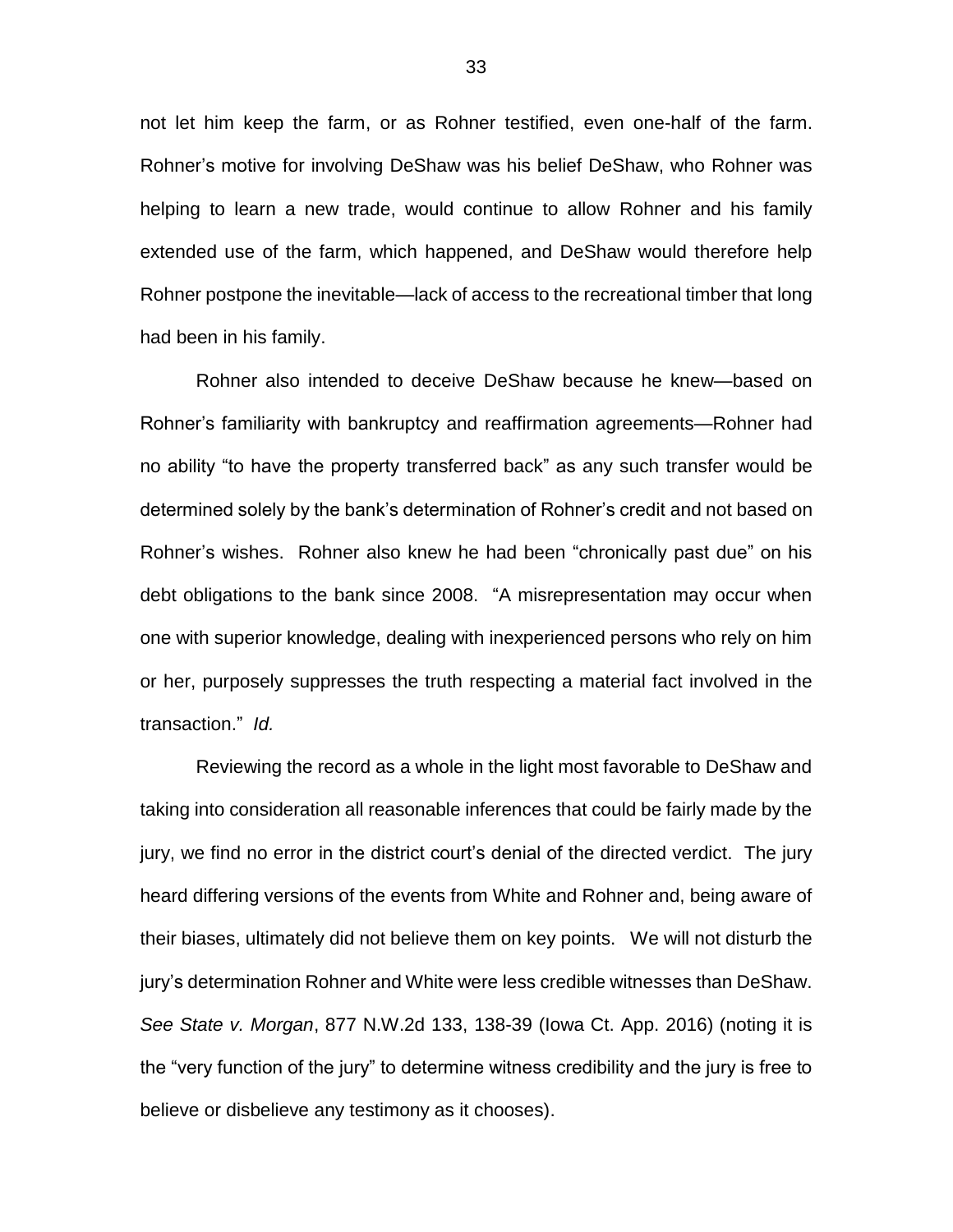**B. Did the record include substantial evidence White knew of Rohner's fraudulent intent?** 

For White to be liable for Rohner's actions by aiding and abetting, DeShaw had to prove by a preponderance of clear, satisfactory, and convincing evidence all of the following: (1) Rohner made fraudulent representations; (2) White knew of Rohner's fraudulent representations; and (3) White gave substantial assistance or encouragement to Rohner in the making of fraudulent misrepresentations. The jury instructions defined "knowledge of falsity" as, "White actually knew or believed the representation was false."

On appeal, White challenges the second element, <sup>17</sup> pointing out DeShaw did not offer evidence of conversations or other communications between White and Rohner discussing a fraudulent scheme. According to White, the court erred in not directing verdict on that ground. As outlined above, we can look to circumstantial evidence to establish the elements of fraud.

A reasonable jury could find White and Rohner worked closely together since 2007—White loaned money to Rohner so he could keep the farm and start a new business. The jurors, who observed the demeanor of all three men, could credit DeShaw's testimony he did not attend the January 8, 2011 meeting. Instead, Rohner and White discussed DeShaw being an investor, White looked up the appraised value of DeShaw's Colesburg Road house, and White assisted Rohner by having Lange draw up a contract for Rohner's proposal. The jurors could decide

<sup>&</sup>lt;sup>17</sup> White also contends on appeal DeShaw did not offer substantial evidence White "substantially assisted" in a fraud perpetrated by Rohner. Because White did not challenge the third element at trial, we will not address the issue on appeal.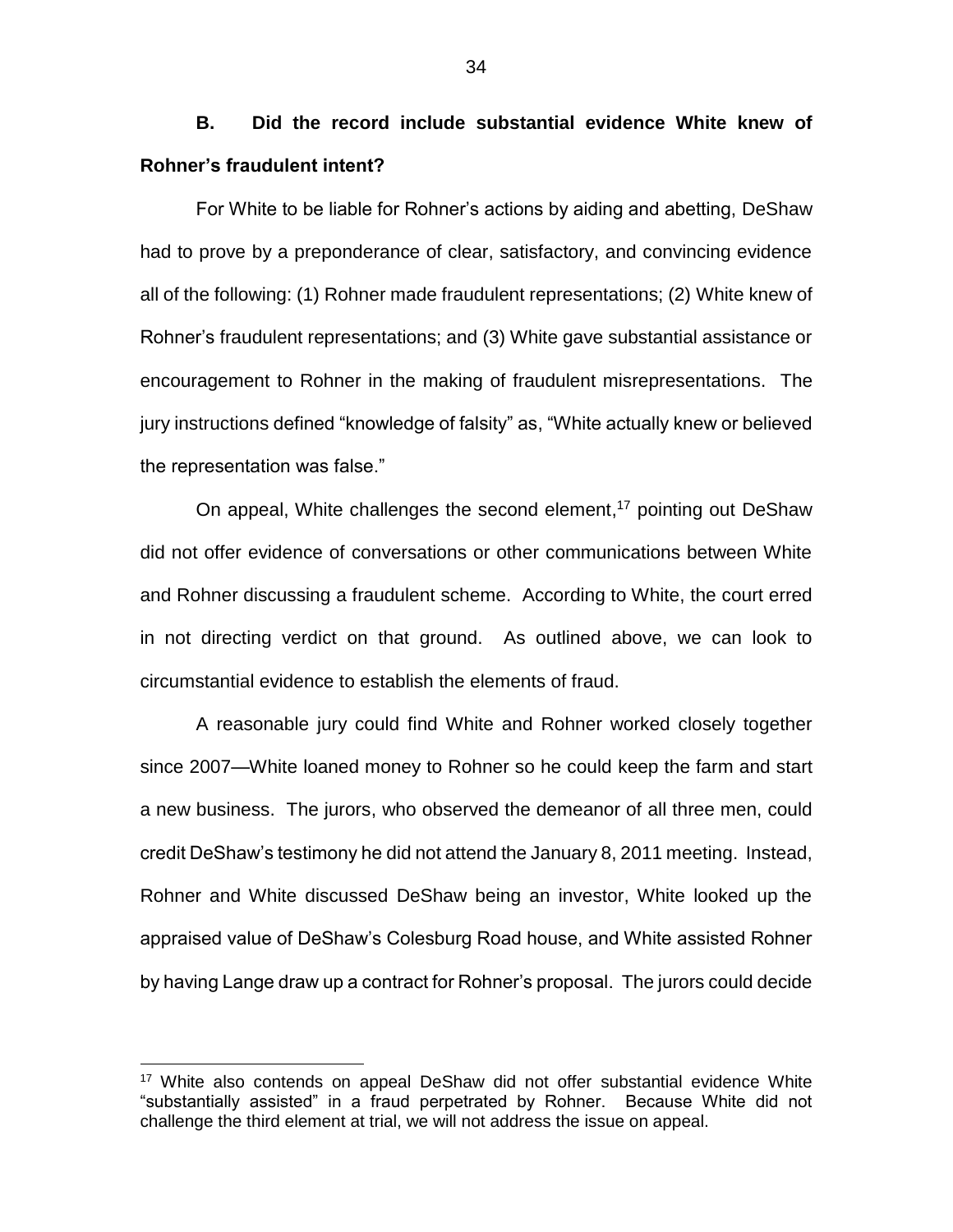White met DeShaw for the first time in September 2011 and White intentionally backdated DeShaw's credit application to create a "paper trial" showing why DeShaw had delivered his Colesburg Road abstract to the bank in February, even though White admitted DeShaw expressed concern about using the house as security and becoming "homeless."

While White tried to convince the jury he erred in his deposition testimony that indicated White knew the September 2011 transaction was really Rohner's loan going past due, a reasonable jury could credit his deposition testimony and ignore White's excuses at trial. Further, jurors could justifiably wonder why White would talk to Rohner about making payments on a loan White claimed was solely DeShaw's obligation. The jury could also note White failed to present any documents supporting his trial claim that the loan payments came from DeShaw's account. Also, White told DeShaw that White knew this was Rohner's loan when DeShaw sought legal advice on paying the \$30,000 deficiency.

The jury's verdict is supported by DeShaw's description of Rohner and White hatching a "plan" together: Rohner "had discussed it with Mark White, and they came up with the idea." A jury could also reasonably infer White knew of Rohner's fraudulent representations because White intentionally withheld notices from DeShaw in July, August, and September 2011 that would inform DeShaw, in fact, Rohner had not paid off the smaller March 2011 loan. White's inaction thus foreclosed potential questions from DeShaw before DeShaw moved forward with a much larger transaction in September 2011. The circumstantial evidence of White's knowledge of Rohner's misrepresentations also arises from White's evasive cross-examination testimony on clearing title to Colesburg Road, and his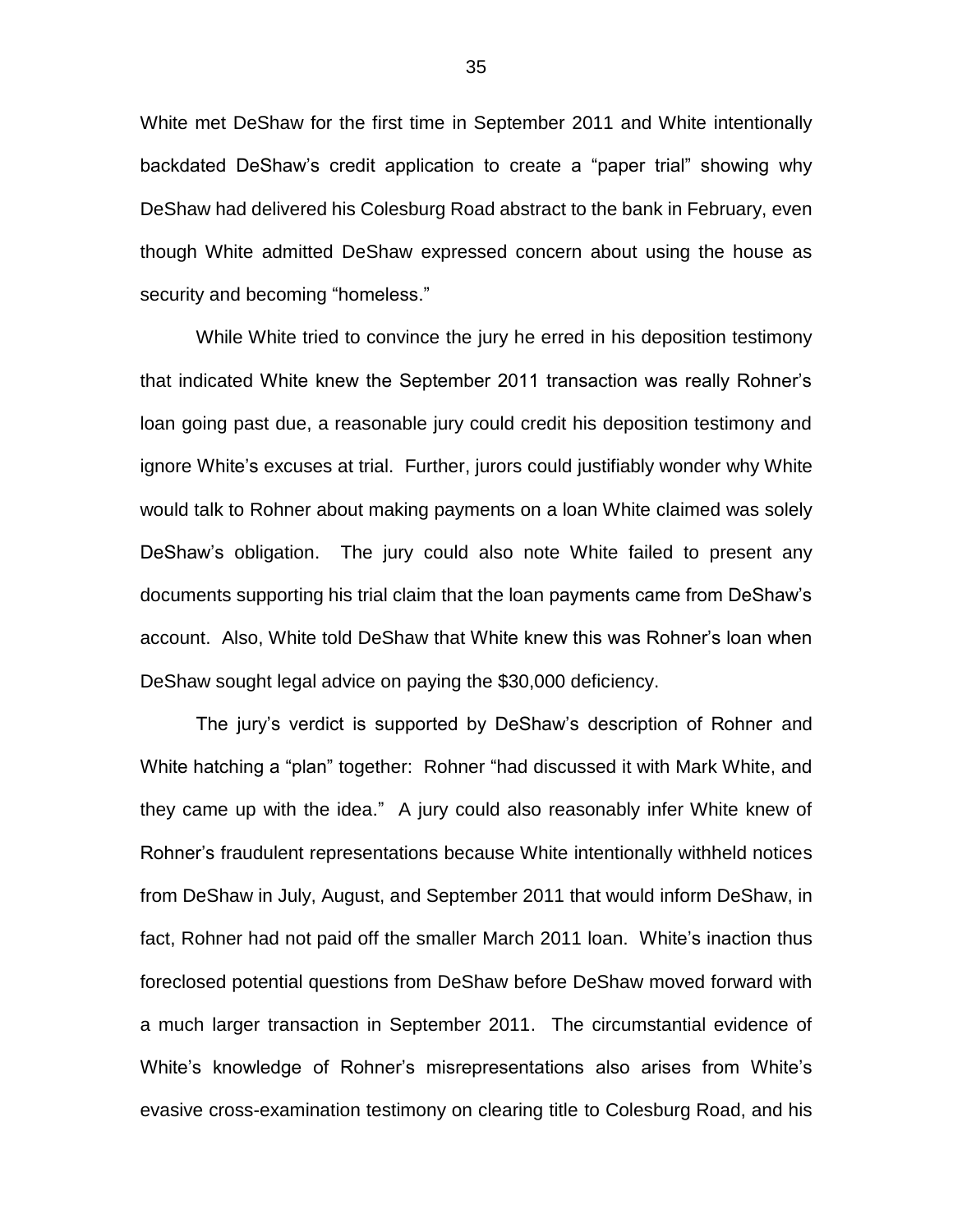incredible testimony he did not know Lange had asked him to get a sworn affidavit from DeShaw before closing the larger loan.

Finally, the bank would profit from Rohner's misrepresentations as DeShaw's loans cleared about \$120,000 of Rohner's farm debt, and the \$27,000 excess White "gave to [Rohner]"—his troubled debtor. In return, the bank gained a new lien on the farm from a debtor with good credit, as well as a first mortgage on the Colesburg Road house that DeShaw had told White he would not use for collateral for any farm transaction. We find substantial evidence in the record to support the jury's verdict.

# **IV. Fraudulent Nondisclosure**

DeShaw had to prove all of the following elements "by a preponderance of

clear, satisfactory, and convincing evidence" for his fraudulent-nondisclosure claim

against White:

1. Special circumstances existed which gave rise to a duty of disclosure between Marty DeShaw and Mark White on behalf of [the bank].

2. While such relationship existed, Mark White . . . knew Marty DeShaw would be signing a mortgage on his homestead.

3. While such relationship existed, Mark White . . . concealed or failed to disclose that Marty DeShaw would be signing a mortgage on his homestead.

4. The undisclosed information was material to the transaction.

5. Mark White . . . knowingly failed to make the disclosure.

6. Mark White . . . intended to deceive Marty DeShaw by withholding such information.

7. Marty DeShaw acted in reliance upon [Mark White's] failure to disclose and was justified in such reliance.

8. The failure to disclose was a cause of Marty DeShaw's damage.

On appeal, White challenges only the third element. He argues, "while

fraudulent misrepresentation may excuse" DeShaw "from being charged with